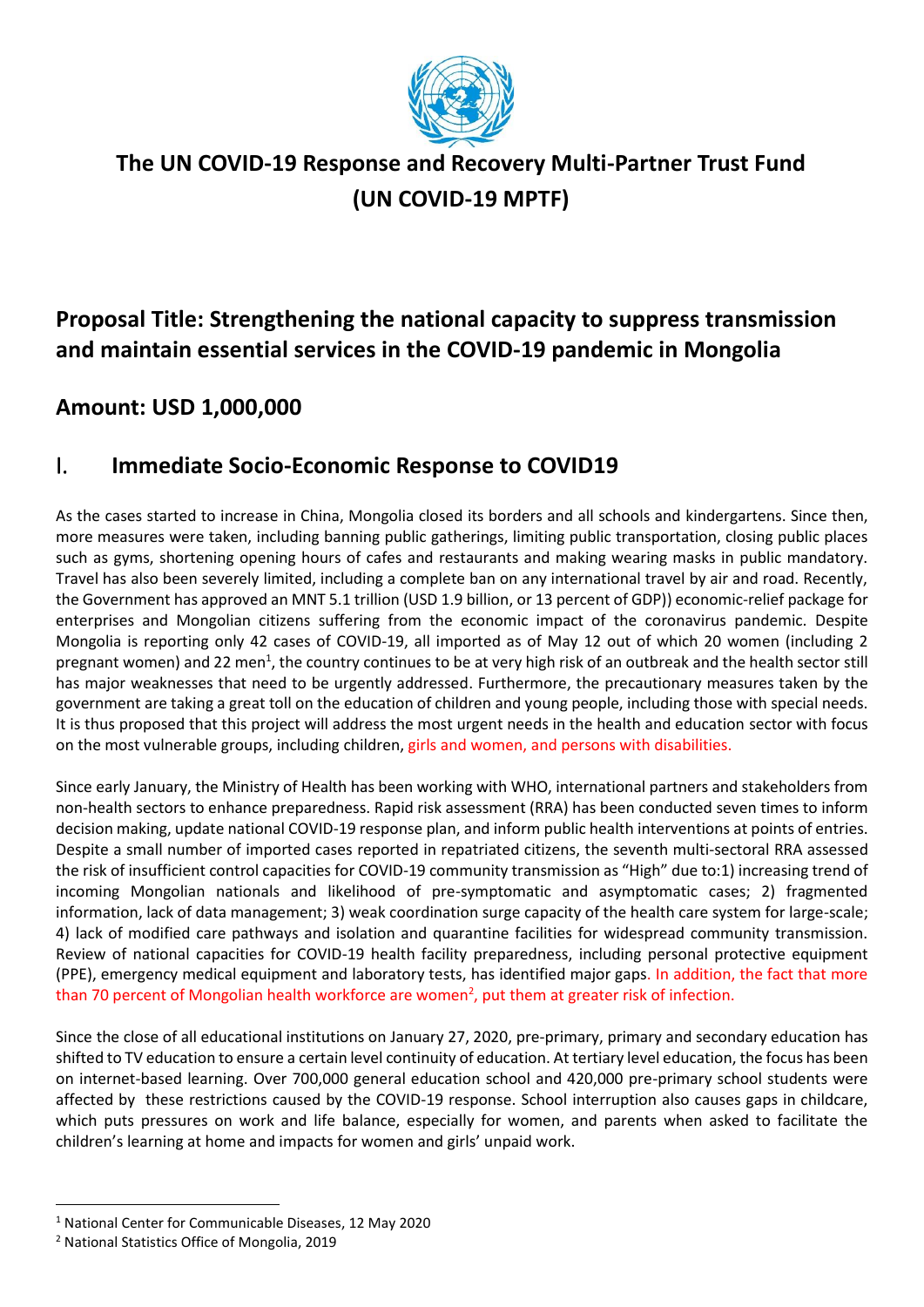There are a number of challenges with the e-learning. Firstly, there are many students who have limited or no access to TV and internet. Secondly, the quality and quantity of TV education have been optimal. Thirdly, in the beginning, some of the essential subjects such as health education had been removed from the TV education programme entirely. Fourthly, many schools started utilizing open-source online platforms to ensure a certain level of continuity of education. However, the absence of an integrated e-architecture, including platform, poses major challenge on accessibility, availability and quality of basic education services. Finally, poor e-literacy of teachers and unfamiliarity with e-education programme delivery negatively impacted TV class participation rates among those who have access to TV from 86% to 50% within between February and March, 2020. It is also important to realize that there are already pre-COVID challenges in the education system, especially with regard to the quality of learning at the primary and secondary level. The MICS6 (SISS) data from 2018 showed that only 52 percent of children age 7-14 acquired fundamental mathematical skills and 62 percent acquired fundamental reading skills<sup>3</sup>. Net attendance at secondary school is higher by 5% among girls than among boys, among urban children than rural (97% and 89% respectively) and among the wealthiest quintile as opposed to the poorest (99.2% and 75.5%respectively) (MICS, 2010). Furthermore, evidence from past emergencies in Mongolia and elsewhere show that when children's education is disrupted, it often results in an increased number of children dropping out of school. Boys, out-of-school children, vulnerable children and minorities and children of herders are underserved in the Mongolian education sector, both with regard to access and quality of education. The percentage of out-of-school children is higher in rural areas (1.4% in urban and 2.4% in rural). Two thirds of out of school children are boys indicating a reverse gender gap (NSO, UNFPA, and UNICEF, 2013). 70% of out-of-school children were children from rural families in 2013/2014. Given an already high inequality in access to quality education, the COVID-19 pandemic further increases disparities between rural and urban areas, lowincome and high-income households. Over, 6,000 (girls 2,948; boys 3,052) general education school students with disabilities are affected with restriction. Students with disabilities present significant setbacks in understanding the TV classes that have been broadcast in Mongolia. Sign language is often missing from the classes, and no alternatives are provided to those to 1,638 (girls 868; boys 770) students with visual impairment.

With limited access to education, information, facilities and services they need, and with fewer safeguards, including limitations of reduced access to sexuality education, information and services, lack of options and lack of skills to negotiate their rights - leaves young people vulnerable to early pregnancy, sexually transmitted infections (STIs) and psychological distress, trauma and gender based violence. In the first three months of 2020, reported cases of domestic violence was increased by 62% and the incidence of STI rise by 42% when compared to the same period of 2019.

On 18 March 2020, the Government of Mongolia adopted the COVID-19 Preparedness and Response Plan (CPRP), which provides the national response framework for all stakeholders in the delivery of an effective, timely and coordinated response to COVID-19. It aims to prevent COVID-19 disease and respond to it in a highly organized manner at a national level to mitigate risks and to overcome it with minimal losses. The CPRP objectives include: i) to provide effective responses to COVID-19 epidemic; ii) to prevent COVID-19 pandemic, limit community transmission, prevent social disruption and minimize social and economic impact; iii) to ensure community engagement, responsibility in COVID-19 pandemic response; iv) to develop, revise and amend relevant laws and regulations. The CPRP implementation is being led by the State Emergency Commission (SEC), chaired by the Deputy Prime Minister (DPM). The Parliament is also planning to adopt a one-time special Law on the COVID-19 pandemic to reinforce preventive and preparedness measures by filling in the existing legislative and regulatory gaps and providing additional authorities to specific institutions to tackle the emergency. While policy and legislative frameworks have been put in place, with a high risk of community transmission in Mongolia, health and education institutions need further support and strengthened implementation capacity to provide an immediate response to the COVID-19 pandemic.

### II. **Solutions proposed**

The proposal aims at supporting the Government of Mongolia to implement the National COVID-19 Preparedness and Response Plan by focusing on critical education and health services, which are defined as basic human rights. The programme will support immediate health response and education sector interventions to tackle the COVID-19 emergency. This includes strengthening capacity of the Ministry of Health in preventing community outbreak and close critical gaps pertaining to the acquisition of essential laboratory equipment, supplies and PPE. The proposed project will also assist the Ministry of Education, Culture, Science and Sports (MECSS) to ensure continuity and accessibility of

<sup>3</sup> National Statistics Office of Mongolia, 2018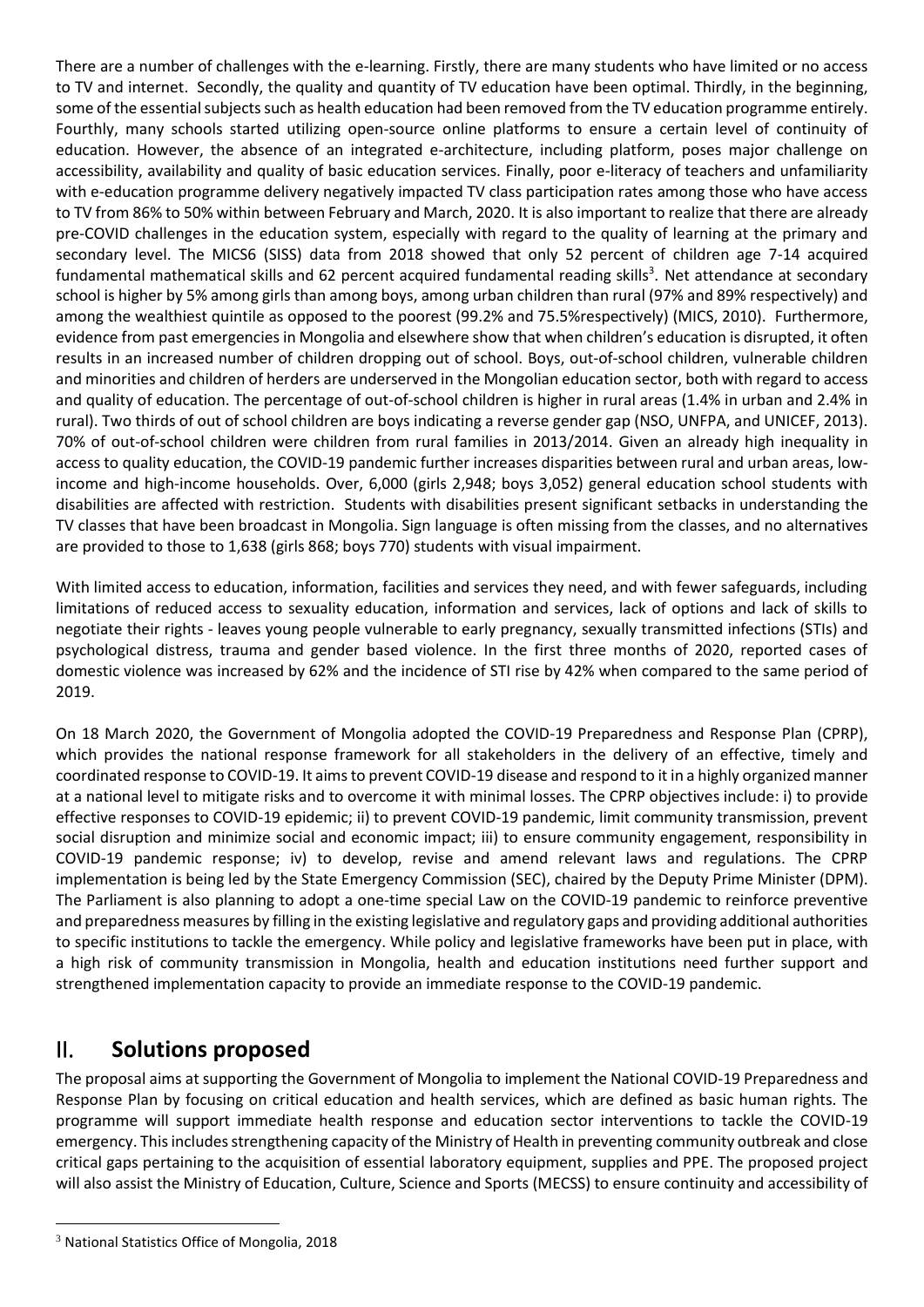quality basic education servicesfor children, adolescences, and youth, including those with disabilities and from ethnic minorities, which were interrupted by COVID-19. The proposal will make a concerted effort to ensure gendermainstreaming dimension to fully integrate gender equality considerations in the implementation of the core activities of the project.

There are substantial challenges both in Mongolia's health and education sectors. Since 2016, government health and education spending have remained consistently low, fluctuating between 10-12% of total government spending, or 3- 4% of GDP, which is significantly lower than in most middle-income countries. Most of the public spending is on recurrent expenditures, with the wage bill as the fastest growing and largest component. Poor sector planning that is not based on clear medium-and long-term strategies affects the quality and efficiency of investments and recurrent expenditures in both sectors.

The bulk of health services are provided at three types of facilities (primary, secondary and tertiary) and over two administrative divisions (the capital and the provinces or the aimags). This hospital-oriented system inherited from the socialist period has hindered improving the efficiency of the health system. Service delivery is challenging given the extremely low population density in a vast country. The health system needs to be able to adapt to the changing needs of the population as NCDs become more pervasive and more problematic. Risk assessments are carried out when outbreaks occurred, but there is no comprehensive systematic disease surveillance system. Laboratory capacities are weak in both human and animal health domains. Evidence-based decision making and response, and utilization of risk assessment findings needs to be further improved.

In the context of the current COVID-19 outbreak, the global containment strategy includes the rapid identification of laboratory-confirmed cases and their isolation and management either in a medical facility or at home. According to WHO recommendations, countries need to prepare for large-scale community transmission during which surge capacity for laboratory testing must be essential. National influenza laboratory is the main laboratory designated for COVID-19 and it has been working 24/7 with over 7,583 cumulative laboratory tests performed for COVID-19 since January 2020. Laboratory testing capacity has extended into 3 regional provincial laboratories. Daily national testing capacity is 600 tests a day. Ministry of Health is planning to expand laboratory testing capacity with GeneXpert 17 machines available via national TB Programme. To increase the testing capacity beyond the existing testing by RT-PCR technique only at the national level, the testing by GeneXpert can be done at the sub-national level and results can be obtained for a much shorter timeframe. Currently, some provinces have a GeneXpert machine for tuberculosis testing. Therefore, provision of GeneXpert for remaining provinces and city-districts would increase testing capacity enabling access to be tested at the sub-national level. Therefore, the proposed programme is to provide GeneXpert® machines with cartridges test kits along with the PPEs and some essential equipment for the remaining 4 provinces and frontline worker in the hotspot.

Closure of all educational facilities including schools and kindergartens due to COVID-19 affected more than 900,000 children aged under 18 years old. To ensure the continuity of learning, MECSS opted for TV as a main modality to deliver educational service. However, effectiveness of TV lessons is still questionable and more importantly, accessibility of these lessons to many children from disadvantaged groups such as herder children in remote areas, children from poor families who have no or limited access to TV, and children with disabilities and ethnic minorities has become concerning issue.

Thus, the current situation reinforces the need and calls for immediate action to plan and implement short and longterm solutions to strengthen inclusive, equitable delivery of educational services to all children and youth including the disadvantaged ones during COVID-19 crisis and beyond. Distance and/or online learning is relatively new experience for the country, particularly for pre-primary to upper secondary education level. There is not welldeveloped technological infrastructure that can support online learning system. There is also lack of human capacity experienced with online learning as well as lack of well-developed educational content, methodology and the relevant assessment mechanism. The existing education policy environment and regulatory framework does not refer to elearning.

The proposed initiative will respond to the critical issues that need to be addressed in setting up a solid e-learning system for pre-primary, primary, secondary and higher education in the country. These include proving support to the very urgent and immediate learning needs, enhancing e-content development of core curriculum subjects including health education, of pre-primary, primary and secondary education, methodologies to deliver these contents and relevant assessments as well as setting up of system infrastructure either building on the existing one and/or develop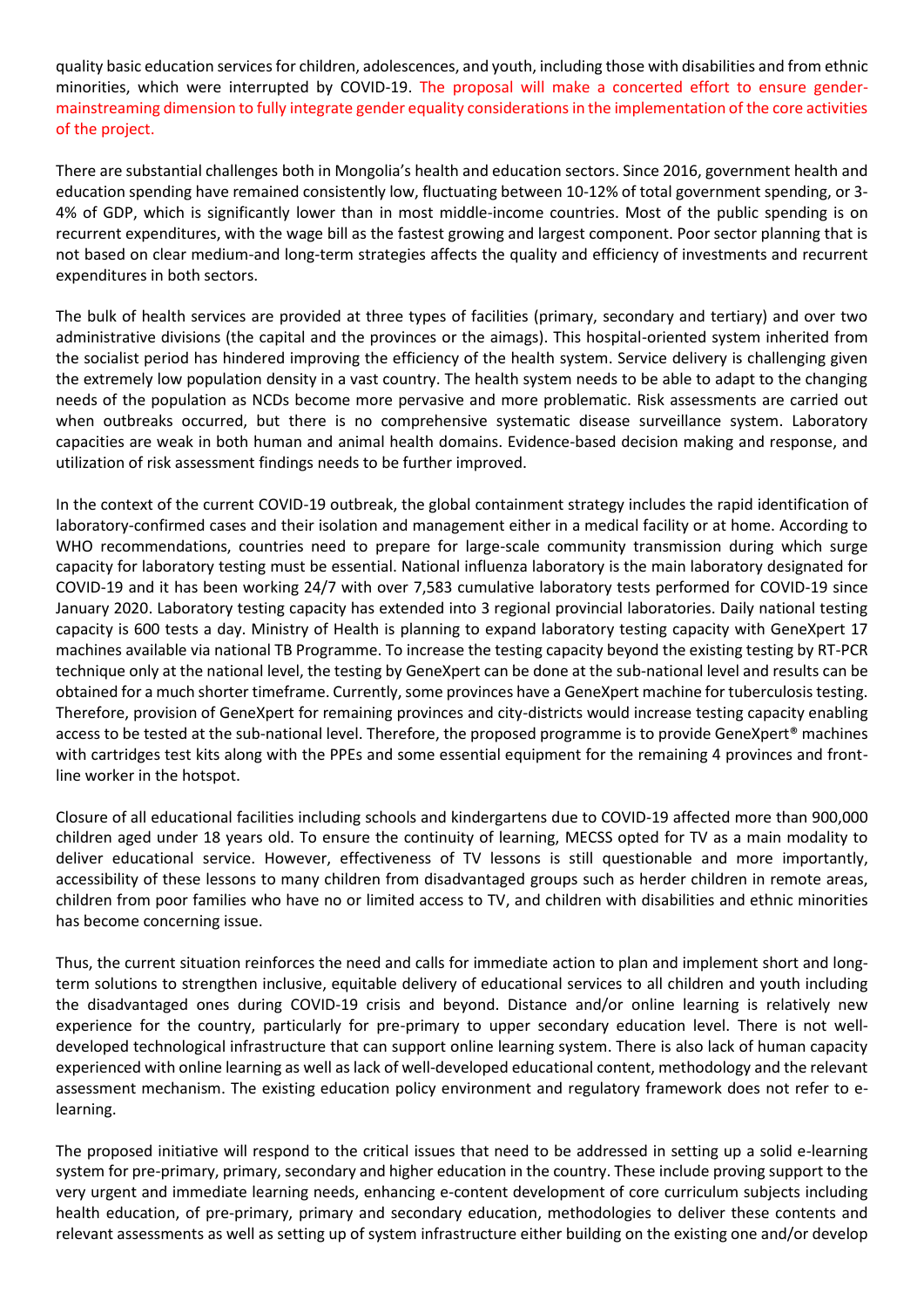a completely new platform, that can be improved and enhanced over time. Delivery of e-learning will be designed (including producing offline resources to complement e-learning) to fit to the needs of, for instance, children with disabilities as well as those in remote areas and/or those with limited access to TV and online platform. Capacity of teachers and parents will be enhanced in term of working with e-learning platform. Finally, the foundation for inclusion of e-learning in the legal and policy environment will be prepared.

The proposed solution will address not only issues in the short run but also can be seen as a long -term investment for education sector and get it better prepared for any future crisis situations. Establishment of e-learning platform, particularly for pre-primary, primary and secondary education, has been integrated into Education Sector Contingency Plan, which was developed and approved by MECSS as part of COVID 19 response. In addition, the need to set up such platform and relevant key actions were also identified as one of the key priorities in the Education sector medium term development plan (2021-2030). This demonstrates the importance of current initiative as well as government commitment and ownership, which is critical for vision and sustainability of the project in the long run. It will also contribute to achievement of the national goals and targets set in the draft Mongolia's 2050 Vision document, which envisages to establish an open education system, develop an integrated online and distance learning platform, and introduce online training at the educational institutions of all levels. This also includes developmen and delivery of online learning programs and contents (Massive open online courses and Open educational resources) for learners and citizens of all ages.

As for the implementation, UN organizations will closely work with both public organizations and private companies. The initiative will be implemented in close collaboration with MECSS, particularly the Education Information and Technology Center, which is a newly established entity by the government. The center is responsible for data management in the education sector and has the technical experts who can provide support for the management and maintenance of e-learning platform. The initiative will also build on experiences and expertise available at national universities, which has previous experiences in developing and using online platform. Furthermore, the project will seek active collaboration with the telecommunications private sector that has offered its support to the government as well as NGOs. While the partnership with private sector will help technological advancement of the e-learning system, the collaboration with NGOs will be focused on making the content more user friendly, specifically to those with special needs. The initiative will contribute to strengthening legal framework and regulation around e-learning platform in order to create sustainable policy and financial environment for e-learning. Also, through this initiative, government officials as well as teacher's capacity on content development and ICT use will be enhanced.

Finally, the proposal will contribute towards implementation of the country's commitment to 2030 Agenda for Sustainable Development and its key principle 'leave no one behind' that recognizes boys and girls, men and women should benefit equally from development. It will also contribute towards implementation of the education sector medium term plan (2021-2030) that incorporates gender-sensitive, gender-disaggregated data; analysis of barriers to girls' education and gender -focused strategies. The proposed solutions in education sector will help reduce the existing disproportionate burden on women related to child and social care due to school closure. Special attention will be given to access to knowledge and education on sexual reproductive health.

## III. **What is the specific need/problem the intervention seeks to address?**

The proposed programme will address immediate needs of the Government of Mongolia by strengthening its capacity to suppress the COVID-19 community transmission and to maintain continuity of critical education services, including to the most vulnerable groups and ethnic minorities in remote areas. The programme interventions will be implemented throughout the following two dimensions:

#### **1. Health Preparedness and Response**

This specifically includes scaling up laboratory testing capacity along with PPE and essential hygienic equipment to prevent spread of the COVID-19 in remote aimags. Mongolia has conducted so far 7,583 laboratory tests for COVID-19 as of 23 April 2020. If localized community transmission occurs, the number of tests to be conducted will surge. To rapidly detect transmission of COVID-19 at the local level, diagnostic capacity at the local level need to be strengthened. Currently, 17 out of 21 provinces have the diagnostic capacity to detect COVID-19.

In the next 8 weeks, the total national estimated needs including hygiene, personal protective equipment, diagnostics, drugs, biomedical equipment are USD \$45 million based on the assumption that the doubling time is 6,4 days and critical attack rate is 1%. In this scenario, a total test required will be 142000 rtRT-PCR, of which 19392 tests for severe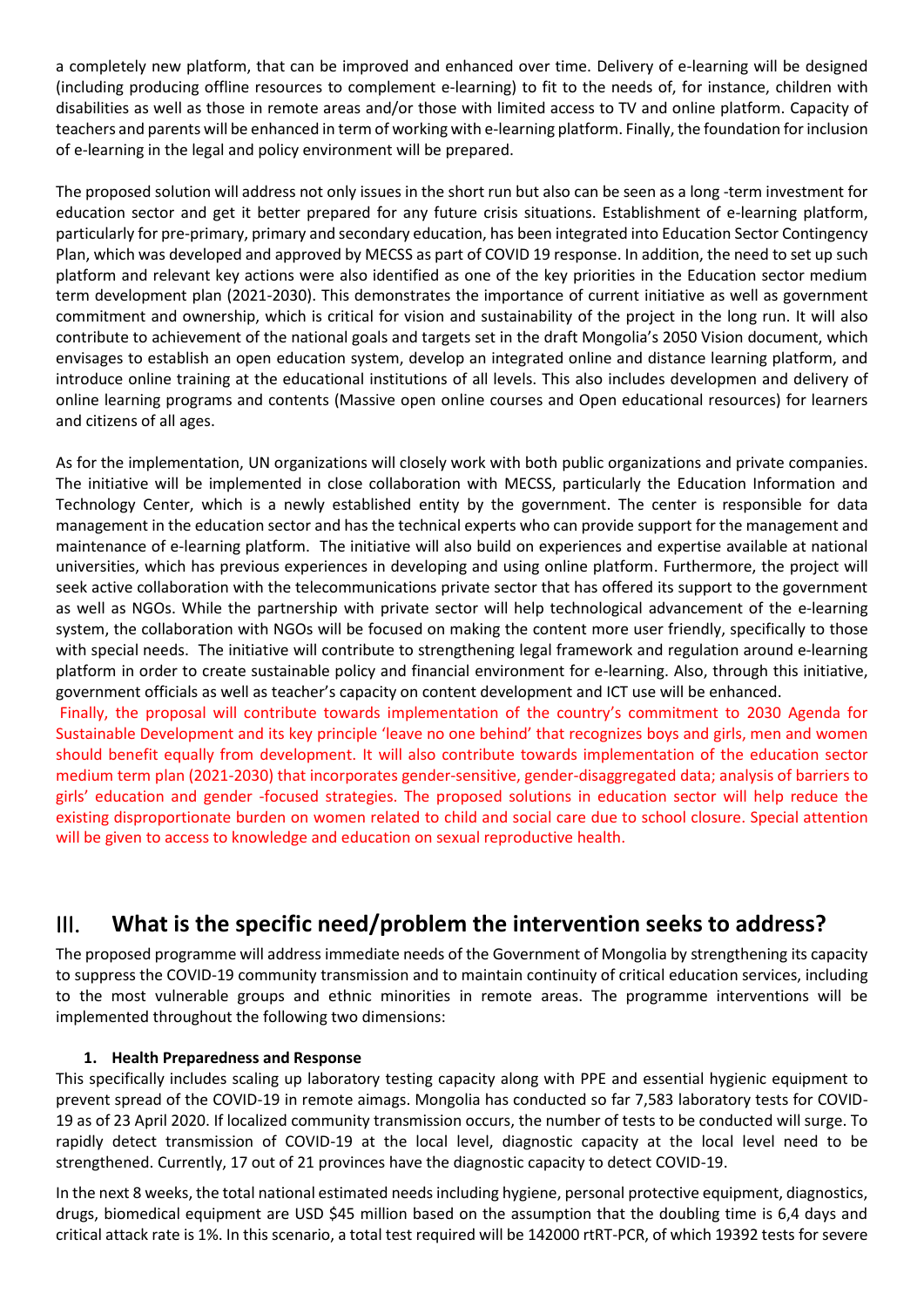and critically ill patients.

The government of Mongolia is reallocating MNT 17 billion for provision of essential medical equipment and for disinfection and decontamination, and additional MNT 20.6 billion is to be allocated. However, the total required funding for the necessary medical and protective equipment in the near future is MNT 159 billion.

To meet laboratory testing surge during localized and widespread community outbreak, the Government has requested the United Nations to assist in the procurement of 1760 COVID-19 test kits. To supplement the existing testing by RT-PCR technique which is available only at the national level, the testing by GeneXpert can be done at the sub-national level. Consequently, the results can be obtained for a much shorter timeframe at the local level. Therefore, the provision of GeneXpert machines with its cartridges, PPEs and some essential hygienic equipment for remaining provinces and UB city-district would increase testing capacity at the sub-national level.

#### **2. Maintenance of Critical Education Services**

In the academic year of 2019-2020, children's instructional time at school was cut in half. Primary education planned to have 160 days, and basic and higher education planned to have 165 days of classrooms learning in Mongolia. However, due to COVID-19 the Government of Mongolia closed all kindergartens, school and other education facilities since 27 January. Therefore, school children only attended 85 days (51-53 per cent) of classroom education. The school closure will continue for the rest of the school year. The government aims to reopen the school facilities on 1 September for the new school year. However, considering that the country continues to be at very high risk of a COVIDoutbreak, there is a high risk that the schools will not be able to reopen or will be closed again during the new school year.

As a temporary solution, Mongolia put in place TV-based educational programmes on 18 national channels as a means of helping children continue their education since early February. Teachers deliver the lessons in 20 to 25-minute blocks that run from Monday to Friday from the morning to mid-afternoon. They cover all levels from pre-primary through to secondary and include sign language. However, the effectiveness is an issue. According to MECSS while attendance rate for TV education was more than 85% in the initial month, it started to show a decline by almost 50 percent from the second month. There is a high chance that a large proportion of children who are not attending TV lesson are those from the most vulnerable households. UN is undertaking a rapid evaluation to investigate further the effectiveness of the TV-based programme and results should be available mid-July.

It recognized by government and partners all children have seriously fallen behind in learning goals that somehow will need to be compensated in the upcoming school year. The most vulnerable children are the most likely to fall behind. They are:

- $\circ$  Children whose caregiver is not providing support to the child (e.g. children left home alone, caregiver is home but has not time/capacity/willingness to support the child);
- o Children from very poor families that do not have TV;
- o Children from ethnic minorities due to language barriers;
- $\circ$  Children from herder families who instead of learning spent their time helping the parents with the livestock;
- o Especially in herder families, boys may have fallen behind more than girls because they tend to spend more time with the livestock compared to the girls who spend more time on indoor chores and thus in theory have better access to TV. Generally speaking, parents prioritize their daughters for education.
- o Children and adolescents with disabilities have limited access to TV lessons and the TV lessons may not be adapted to their learning

Despite the clear and pressing need for effective health education programme, including comprehensive sexuality education (CSE) during the pandemic, it remained unavailable for the students in the first period of quarantine. There were many reasons for this including misunderstanding about the nature, purpose and effects of sexuality education and funding limitations, etc. As a result of continuous advocacy, UN supported development of health education subject including CSE tele-session and started delivering it through TV channels. In terms of the coverage, 75% (girls - 82,966; boys-83,300) of children in provinces, 86% (girls -72,310; boys-73,477) of children in Ulaanbaatar City were reached through these health education tele-classes. Remaining 25% who have not been able to receive health education are the most vulnerable, marginalized youth including the children of herder families, adolescent and young people with disabilities, and children living in remote areas who have limited access to technology. Additionally, the need for mental health services and counselling is paramount, as many young people are facing high levels of anxiety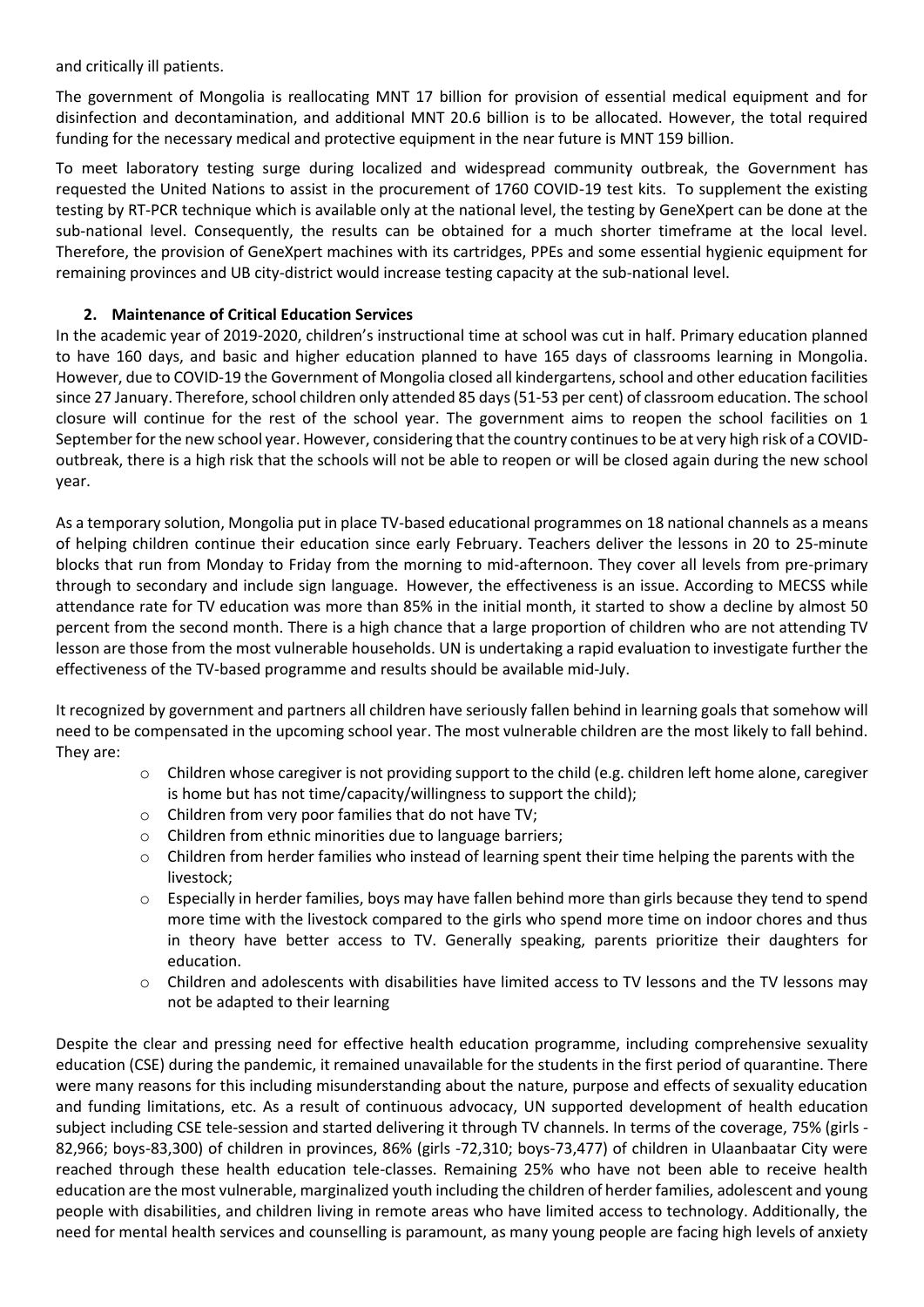and stress due to school closures.

COVID-19 also severely affected higher education institutions in Mongolia, with students struggling to access online platforms offered. While there is a solid base of digital educational resources, the pandemic has made new demands on the higher education system and institutions in Mongolia, which include developing innovative curricula, study programmes and alternative learning pathways, and gender- and disability-inclusive routes to higher learning and scientific research, all facilitated by online, distance, open education, blended learning delivery models and short skillsbased courses such as Massive Online Open Courses (MOOCs) and Open Education Resources (OERs). The key opportunity for content generators at universities in Mongolia is to improve quality and inclusion in higher education provision, which is able to trickle down to other education levels through formation of competent professionals (including teachers, ICT developers, etc).

The proposed programme will aim to address five key barriers:

#### **Health**

#### *Lack of preparedness and laboratory capacity outside of the capital city to diagnose COVID-19*

Mongolia is the second largest landlocked country in the world, with an average population density of 1.9 persons per square kilometre. About half of the population resides in the capital city whereas the other half is distributed across the vast country. To date nearly all COVID-10 diagnostics capacity and preparedness measures are concentrated in Ulaanbaatar. Lack of laboratory testing equipment and personal protective equipment, leaves the remote provinces very vulnerable to a possible outbreak, especially considering the long and permeable borders with China and Russia. It is thus very urgent to build preparedness and diagnostics capacity in the provinces so that possible cases can be reliably tested at the local level.

#### **Education**

#### *Insufficient learning materials available for children to catch up during the summer*

Many children have fallen behind in learning because of the prolonged kindergarten and school closures. The MECSS is planning for children the study during the summer for which the necessary learning materials need to be produced and disseminated with great urgency. However, the necessary funding to do so is not available since the MECSS did not anticipate these costs in its 2020 budget.

#### *Low quality of learning content, methodology and assessment*

Distance learning is a new experience for Mongolia. The content in the current TV-based programme was developed rapidly for the crisis as a stop gap measure. Given the protracted nature of the crisis, the current content is of limited quality and diversity. More child friendly content is needed to accompany TV-based learning. Most importantly, the current TV-based approach is not interactive; children cannot communicate with their teachers, classmates or other education staff through TV-based learning channels. As this format of education delivery is very new to all involved, support to create and deliver the health education is required. Teachers of pre-school and secondary education are not prepared for e-learning and they need ICT trainings to prepare and deliver content through distance learning channels, including online and offline learning methods. Teachers also need guidance and training on how to conduct assessments, both formative and summative, of children's learning through distance modalities. Parents have a crucial role in educating their young children through e-learning and parents don't receive guidance on how to support their children with e-learning. That is why parents need capacity building in ICT and e-learning. More research is also needed on the most suitable e-learning approaches that can be provided via the e-learning platform. Therefore, there is a need to do a study how we can deliver the content of critical education service in creative methodology to reach vulnerable children such as children without internet and TV access, with special needs, from herders' families, ethnic minorities. While there is a solid base of digital educational resources, the pandemic has made new demands on the higher education system and institutions in Mongolia, which include developing innovative curricula, study programmes and alternative learning pathways, and gender- and disability-inclusive routes to higher learning and scientific research.

#### *Lack of e-learning platform, systems and technology*

Mongolia does not have a nationwide comprehensive online learning platform that covers pre-primary to higher education level. MECSS made the TV lesson contents available on a website (https://econtent.edu.mn/) so that those who missed to watch on TV can access this platform to learn. However, as this is an online resource of educational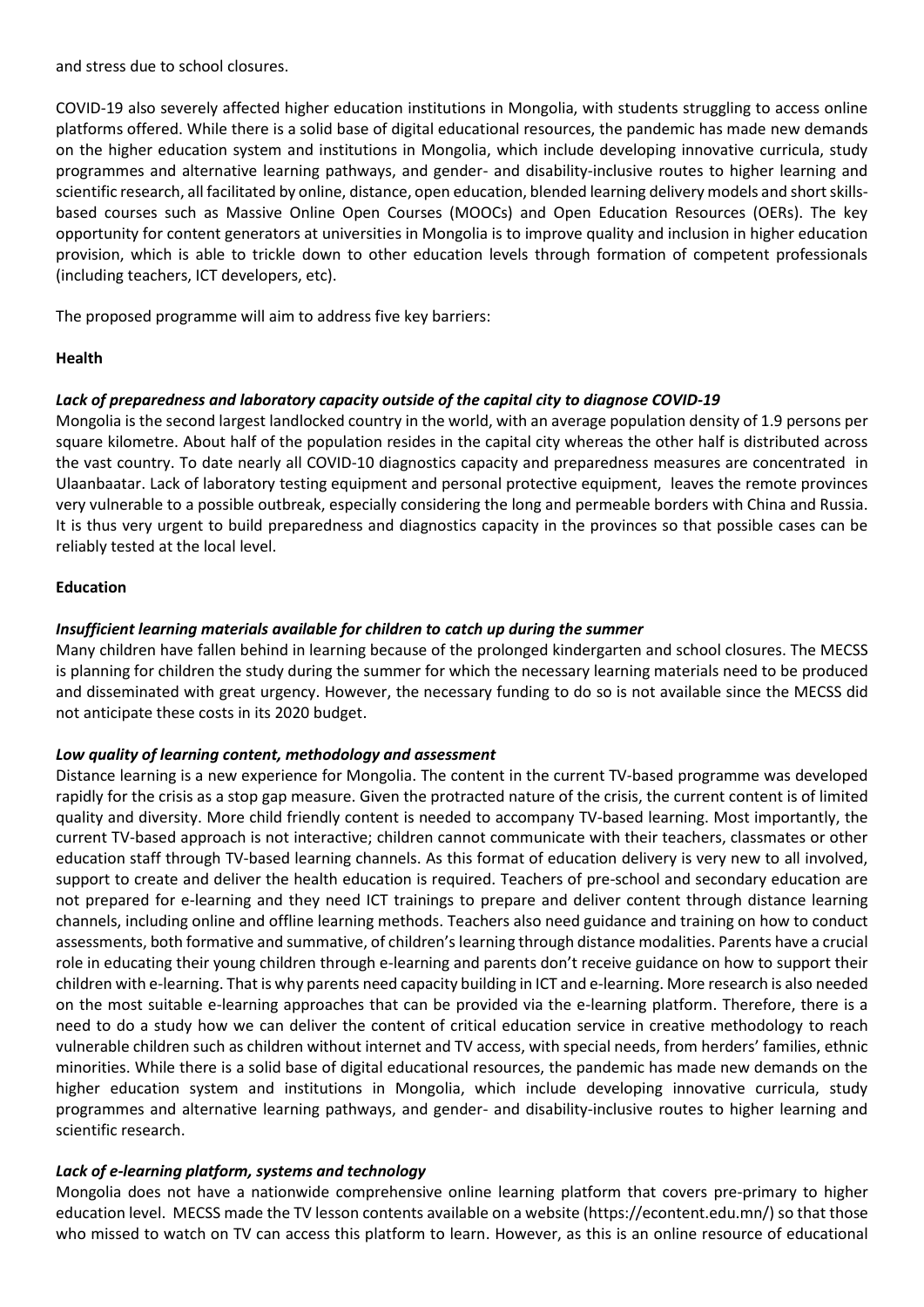content, it cannot serve the purpose of interactive online platform that promotes students' self-learning. The other existing system or infrastructure such as Education Management Information System (EMIS) is not developed to accommodate online education. Mongolia counts on a solid base of digital higher educational resources, but the current situation requires it to be further strengthened to make it more accessible and inclusive. A feasibility study on available sources of e-learning in terms of system and data, and technical solutions to reach the most vulnerable group of children will guide us to a solution of e-learning platform and ICT tools. Capacity building of teachers, parents and content developers in ICT will need to be strengthened to enable the delivery of e-learning.

#### *The absence of an enabling policy and regulatory framework*

Mongolia does not have a policy and regulation to support online learning. It is the first time that MECSS organized TV lessons for a longer period of time. In series of consultative discussions on COVID 19 response, MECSS repeatedly emphasized the need for education sector to be ready for whole academic year to run online learning in any situation. Education Sector Mid-Term Development Plan 2021- 2030, which is currently under finalization, envisions the continues development of the human being from birth throughout life. Development of a, distance, education system with flexible learning pathways that ensures the education quality and relevance at all level with shared responsibility, sustainable governance and management is one of the key priorities of ESMTDP 2021-2030. The proposed programme, thus, fully aligns with the current need and education sector vision in the next decade.

### IV. **How does this collaborative programme solve the challenge? Please describe your theory of change.**

The overarching theory change for this programme envisions that the Government of Mongolia will be able to tackle effectively the COVID-19 emergency, *if* it will have strengthened capacity to suppress community transmission and optimize life-saving actions; and *if* it will improve provision of critical education services to avoid a further deepening of inequalities in access to education by boys and girls, men and women, and combat the dangers of creating a lost generation of children and young people. Human rights, gender equality and focus on inclusion will be the guiding principles of the programme interventions across health and education dimensions by ensuring availability of laboratory testing and education services in rural areas and focusing on the most vulnerable groups, such as children with disabilities, ethnic minorities and people living in remote areas, thereby, contributing to implementation of the country's international human rights and gender equality commitments in the area of education and health. Particularly, the proposed project will help retain the limited gains made by country on gender equality and exacerbate the feminization of unpaid care work, vulnerability to violence, and women's equal participation in the labour force. In addition, ensuring high quality learning process is critical to have well-educated generation for better recovery and achievement of the Sustainable Development Goals.

Addressing critical gaps related to the procurement of essential laboratory equipment, supplies and personal protective equipment will help the national health system to be better prepared and be ready for suppressing widespread community transmission, given the increased trend of incoming Mongolian nationals and high likelihood of pre-symptomatic and asymptomatic cases of COVID-19. While the proposed programme focuses on the immediate health priorities for the Government of Mongolia, it will closely coordinate with the ongoing and planned activities for responding to COVID-19 including risk communication, strengthening response capacity, enhancing a coordinated multi-sectoral approach, and equipping and enhancing hospitals in aimag centers to meet the surge of expected patients and enhance the quality of patient care. Given that women account for majority of health and social care workers, who are more exposed to COVID-19, the proposed project will target its interventions accordingly and ensure women's participation and leadership in health response plan.

The programme will support the government's immediate needs to maintain critical education services by building elearning system that is resilient and inclusive and can provide business continuity in education for the future. Strengthening e-learning (quality and accessibility) will allow government to optimize education of children and adolescents, including distanced ones such as those with disabilities, from ethnic minorities and in remote areas, during the COVID-19 crisis and beyond when facilities are closed. While it should be noted that e-learning cannot fully replace traditional classroom-based education for multiple reasons, the current experience proves that welldeveloped inclusive e-learning system can make a very significant contribution to education, particularly ensuring continuity of learning. The proposed initiative will respond to the fundamental and/or critical issues that need to be addressed in setting up a solid e-learning system for pre-primary, primary, secondary and higher education in the country. These include strengthening legal and policy environment, which is basically non-existent at present,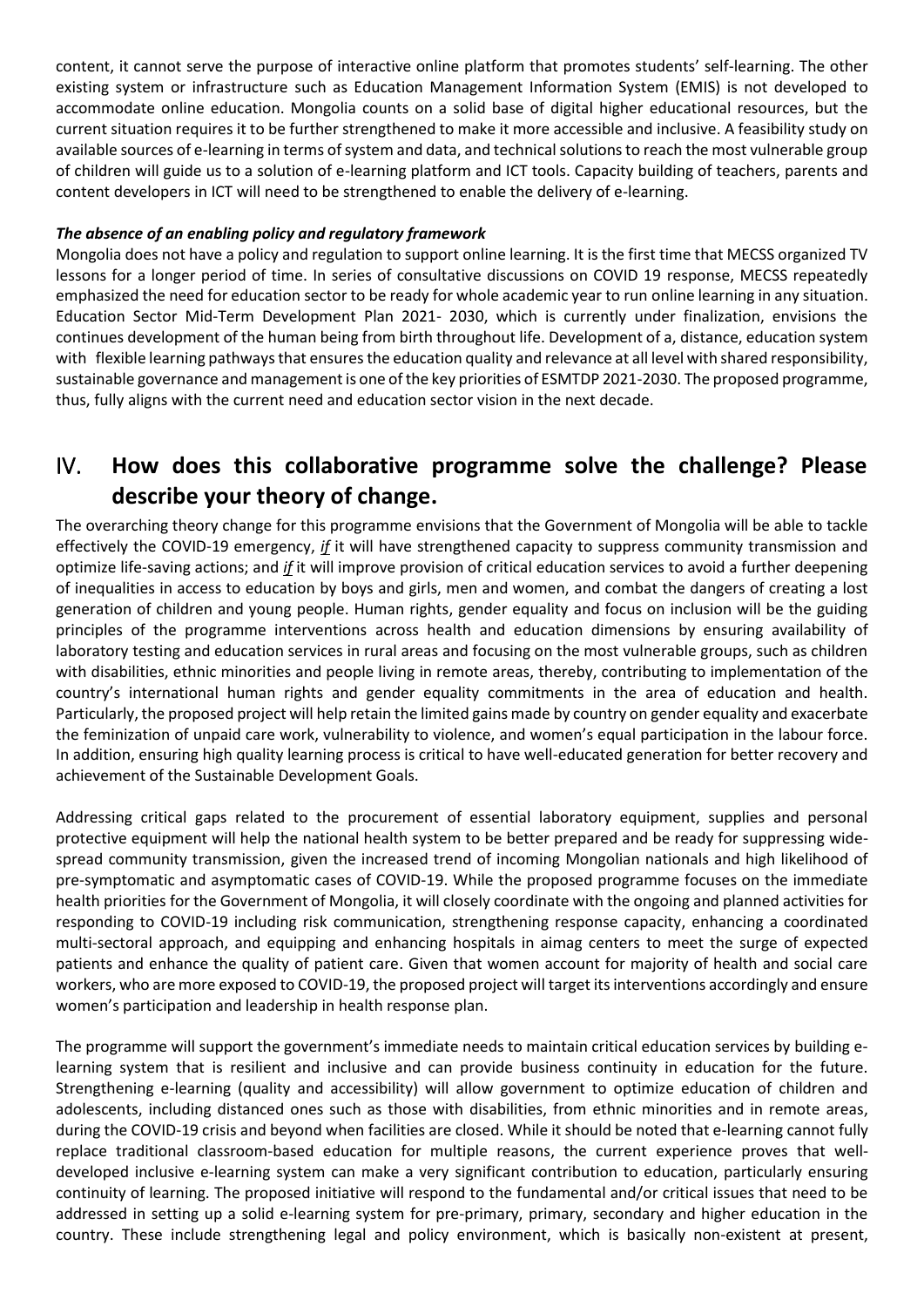enhancing e-content development of core curriculum subjects including health education, methodologies to deliver these contents and relevant assessments as well as setting up of system infrastructure either building on the existing one and/or develop a completely new platform. The proposed project aims to address the existing gender inequalities and regional disparities in access to on-line learning opportunities by girls and boys in rural areas.

To commence the initiative, the needs assessment and feasibility studies will be conducted to clearly define priority areas in need and options in terms of e-content development, methodology assessment as well as technology that can support this. Also, assessment of international best practices and lessons learned on e-learning will be carried, the outcome of which will help further enhance better implementation of proposed activities.

Integration of e-learning in education policy and regulatory framework will cover all levels of education. Gender mainstreaming, gender transformative and gender sensitive language will be incorporated in revised ICT policies and ICT Masters plans. To support the establishment and operationalization of the e-learning system, policy, regulations and /or specific guidelines will be developed, focusing on content development including methodologies and assessment and, e-learning systems. building and its maintenance etc. Technical support will be provided to MECSS in development of these policies/regulations as well as enhancing capacity in this regard.

Considering already existing solid educational resources available at higher education level, e-content development will prioritize the core subjects, including health education, of pre-primary through to secondary education, which will be selected based on consultation with MECSS. Content development will consider the diverse needs of marginalized groups. Methodology and delivery mode will be differentiated depending on the target groups such as children from herder families in the remote areas or those with disabilities. In order to ensure quality and relevance of the content and methodology, UN agencies will closely work with MECSS and other relevant government agencies as well as local CSO/NGOs who work for or with persons with disabilities. Guidance for teacher and parents will also be developed and relevant capacity building activities such ICT will be organized to help teachers prepare and deliver content through distance learning channels, including online and offline learning methods and parents enhance their knowledge on home-based learning. It is expected that education resources and materials developed within the project, will consider interests, needs and priorities of both women and men, boys and girls, recognizing the diversity of different vulnerable groups such as persons with disabilities, ethnic minorities, etc.

System and technology to support e-learning could be developed either by building on the existing platform or by setting a completely new one, which will be determined through the comprehensive feasibility study that will look at possible best options available both locally and outside. It should be able to serve the diverse needs of disadvantaged group of children and adolescence. The platform will be established under the leadership and ownership of MECSS, particularly the Education Information and Technology Center. However, public-private partnership will be explored to enhance the effectiveness, efficiency and suitability of this platform.

#### **Outcome 1.1: Mongolia has strengthened its capacity to suppress transmission and maintain essential services during the ongoing COVID-19 crisis**

The project aims to strengthen both health and education services, whereby the first output focuses on very urgent procurement of essential equipment and supplies for the health sector, and the other outputs focus on the education services in terms of very urgent (output 1.1.2) and urgent (output 1.1.3, 1.1.4 and 1.1.5) needs.

#### **Output 1.1.1: Immediate support for health preparedness, including personal protective equipment (PPE), emergency hygienic and laboratory testing equipment and supplies**

According to the seventh multisectoral RRA, the control capacity for COVID-19 is insufficient and community transmission is "High" in Mongolia. As of today, COVID-19 diagnostics capacity to detect COVID-19 is in 17 provinces out of a total of 21 provinces. That leaves the remote provinces very vulnerable to a possible outbreak, especially considering the long and permeable borders with China and Russia. It is thus very urgent to build the diagnostics capacity in the provinces so that possible cases can be reliably tested at the local level. To increase testing capacity at local level a further 4 GeneXpert® machines are needed in the remaining 4 provinces.

Indicative activities:

- 1.1 Procurement of GeneXpert® machines and its cartridges test kits SARS-COV-2 virus detection....
- 1.2 Procurement of PPEs and essential hygienic equipment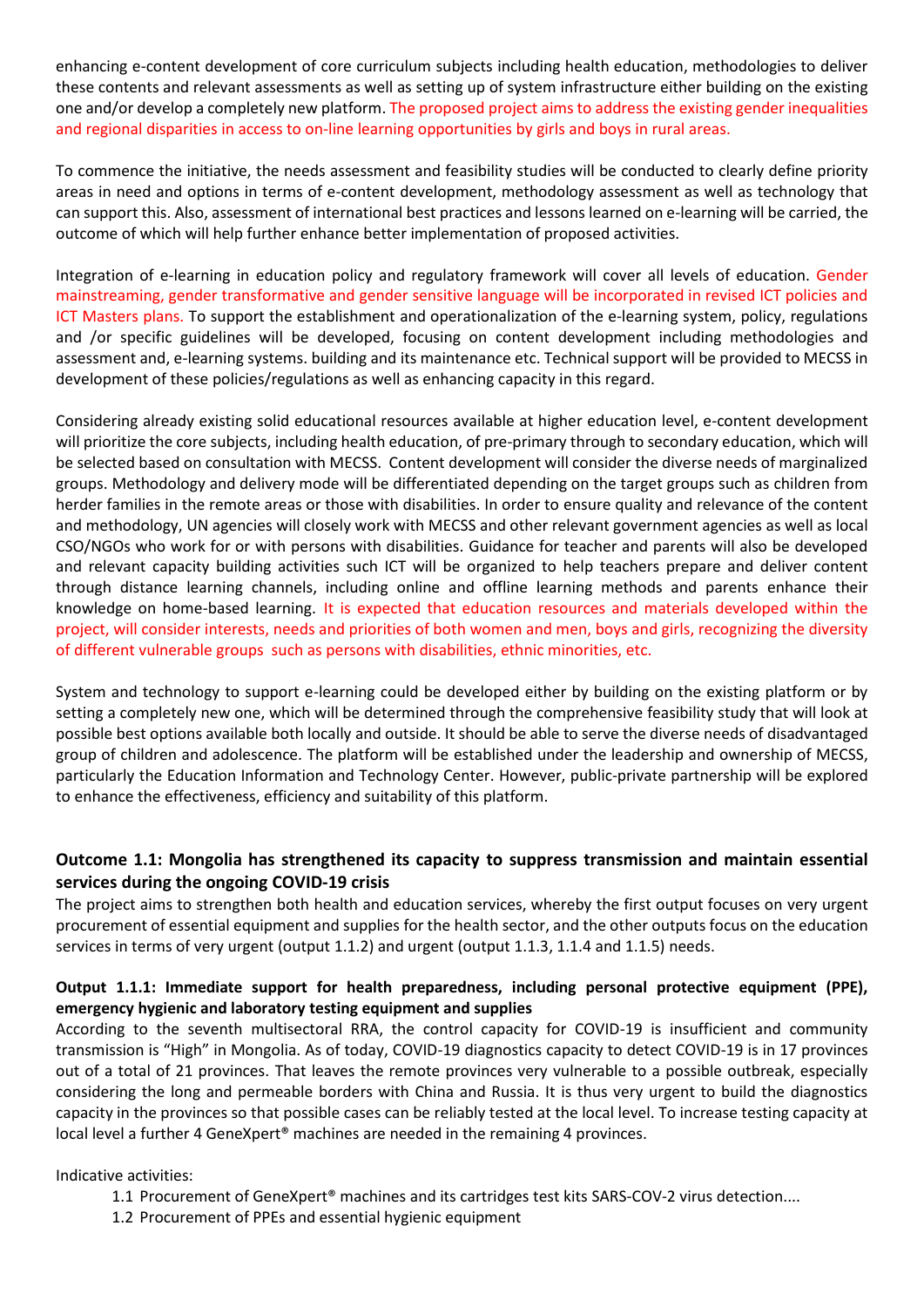#### **Output 1.1.2: Immediate support for additional contents and distribution across the country using currently available methodologies and distribution channels to be used during the summer.**

Children have significantly fallen behind their learning goals for the school year 2019-2020. Therefore, the Minister of Education has decided that additional contents need to be produced and distributed with great urgency so that children can learn during the summer holiday to catch up as much as possible. During a meeting between the Minster of Education, the UNRC and the UNICEF Representative dated 22 April to discuss the proposal, the Minister requested financial and technical assistance from the UN to this effect. In addition to funding requested from the MPTF, UNICEF will be providing USD 50,000 from other resources to co-finance this output. Extra effort will be made to make the contents accessible to children with special needs, ethnic minorities, and children with no access to TV.

#### Indicative activities

- 2.1 Produce additional contents for priority topics using existing methodologies
- 2.2 Adjust existing and additional contents to make it (better) accessible to children with special needs and ethnic minorities
- 2.3 Distribute offline (hardcopy) contents to those without access to TV

#### **Output 1.1.3: High quality methodologies, gender sensitive contents and assessments for e-learning for all children, including those with special needs, is in place**

This output will deliver learning materials for quarter 1 and 2 of the school year 2020-2021. It will include high quality contents, methodologies and assessment for pre-primary, primary and secondary education where the needs are the greatest. It will take a comprehensive approach to the online learning experience for both students, teachers and parents (and other care givers)

#### Indicative activities

- 3.1 Pre-primary and primary level: develop e-learning methodologies, gender sensitive contents and assessment, train content developers and teachers, and develop and disseminate offline learning contents for children with no access to e-learning
- 3.2 Secondary level: develop e-learning methodologies, gender sensitive contents and assessment, train content developers and teachers, and develop and disseminate offline learning contents for children with no access to elearning
- 3.3 Health education: develop specific e-learning methodology, contents and assessment, train content developers and teachers, and develop and disseminate offline learning contents for children with no access to e-learning

#### **Output 1.1.4: Essential e-learning systems and technologies are supporting the delivery and access to the corecurriculum to all end-users**

This output will focus on e-learning systems to support pre-primary, primary and secondary education. To the extent relevant, the system to be developed should also provide potential for higher education to be included. It will build on experiences and expertise available at national universities and will also engage the ICT private sector with gender equality dimension. Important will be to ensure the systems and technologies will also be accessible to students with special needs, ethnic minorities, and children with no access to TV/internet. This will thus also include ensuring a smooth transition and interaction between e-learning and offline learning. GIZ is supporting universities with strengthening their online learning systems and the project will thus seek collaboration and coordination with GIZ and involved universities. Furthermore, the project will seek active collaboration with the telecommunications private sector that has offered its support to the government.

#### Indicative activities:

- 4.1 Feasibility study to identify platform(s), technology needs and costing options
- 4.2 Develop/upgrade e-learning platform(s) subject to recommendations from feasibility study
- 4.3 Teacher training on the use the e-learning platform

#### **Output 1.1.5: The foundation for integration of E-learning in Mongolia's education policy and regulatory framework has been prepared**

The project proponents recognize that considering the short duration of the project and the elections scheduled for June 2020, it may not be feasible to get new policy and legislation approved. However, for the sustainability of elearning in Mongolia and the investments made on this topic by this project, it is essential to start with the process. Therefore, this output will deliver the preparatory work e-learning related policy and regulatory framework. The UN is committed to continue supporting the government with this policy process with gender mainstreaming dimension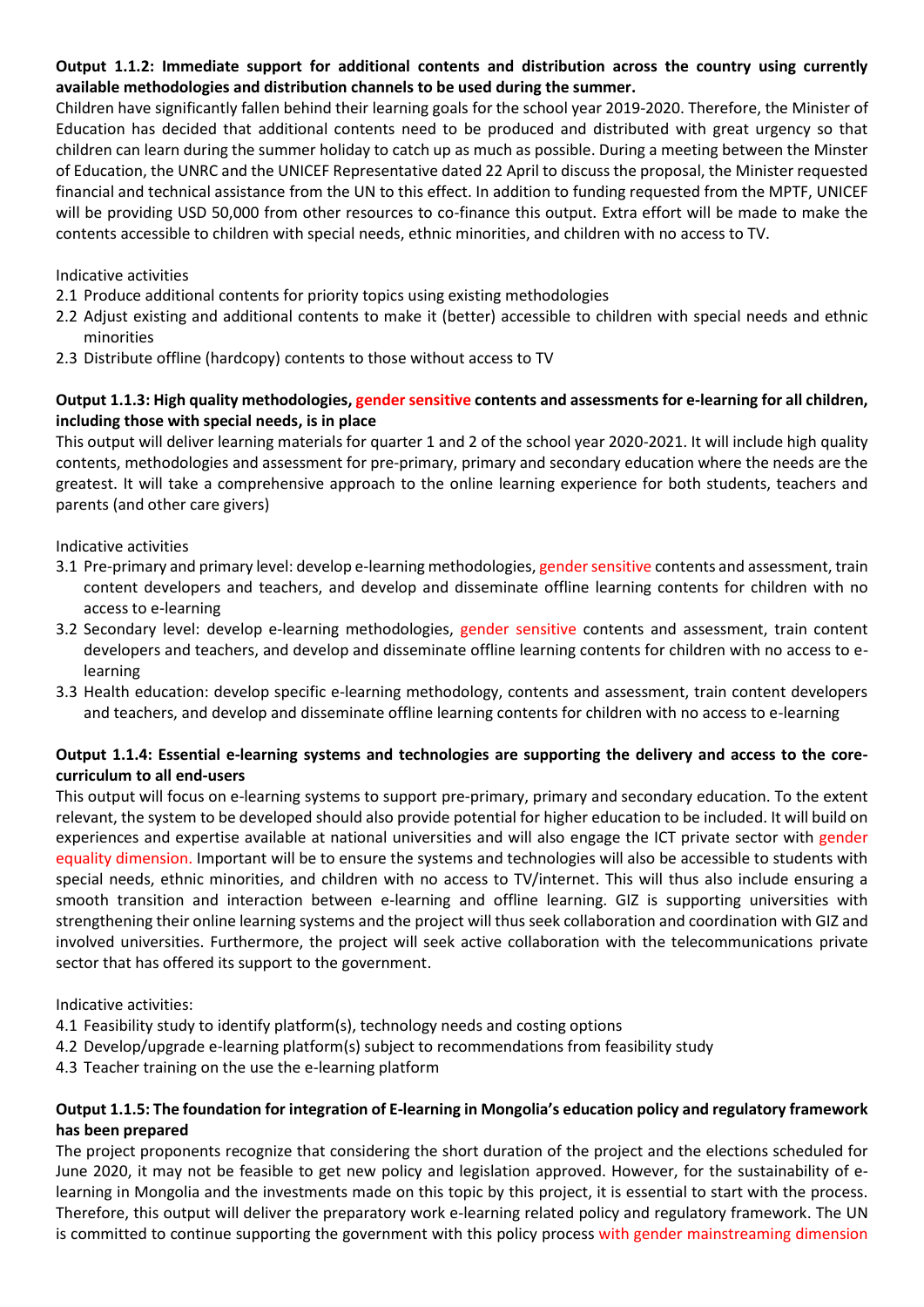beyond the duration of the project.

Indicative activities:

- 5.1 Review Mongolia's existing education policies and regulatory framework against its the emerging e-learning practices, identifying gaps, issues and possible solutions
- 5.2 Summarize e-learning related policies and regulatory frameworks from other countries, best practices and lessons learned, and recommend options for Mongolia
- 5.3 Provide technical assistance to develop/adjust policies and regulations on e-learning

## **6 Documentation**

The proposed programme was developed based on information provided in the [NSO Analysis on COVID-19 Economic](http://1212.mn/BookLibraryDownload.ashx?url=Coronavirus_and_the_economy.pdf&ln=En)  [Impact](http://1212.mn/BookLibraryDownload.ashx?url=Coronavirus_and_the_economy.pdf&ln=En) and WHO Rapid Risk Assessments. In addition, the UN agencies have been conducting the following studies on COVID-19 socio-economic impact in the country with focus on specific vulnerable groups:

- **UNDP:** 
	- o A socio-economic impact assessment of the COVID-19 pandemic on vulnerable groups and value chains
- **UNICEF:** 
	- $\circ$  A rapid social impact assessment on social and protection services for children and families during school closure due to prevention from the COVID- 19 outbreak
	- o Assessment of the effectiveness of the distance education ( TV lessons)
	- o Weekly monitoring of the child protection related indicators
	- o Planned MICS Plus a Social Indicator Sample Survey to assess the children deprivations as an effect of COVID-19
- **UNFPA:** 
	- o A small-scale gender-based violence study of the attendants to One Stop Service (Crisis) Centers/shelters to verify increase of GBV during the COVID-19 pandemic.
	- o "Survey on the Impact of COVID-19 Pandemic and Response on Gender-Based Violence"
	- o On-site COVID-19 Preparedness Assessment of the maternity services of the National Center for Maternal and Child Health, the maternity ward of the National Center for Communicable Diseases, maternity homes in Ulaanbaatar city, and selected outpatient clinics and family health centers in Ulaanbaatar, particularly the Bayanzurkh district, and the provinces of Bayan-Ulgii, Umnogovi, Dornogovi, and Selenge
- **FAO:**
	- $\circ$  A rapid assessment of the COVID-19 impact on food and agriculture among rural herder and farmer households in Mongolia.
- **IOM:**
	- o Adding COVID-19 specific modules to its surveys on internal migration and employment and on vulnerability of migrants in Ulaanbaatar as well as in the Knowledge, Attitudes and Practices (KAP) survey.
- **ILO:**
	- o Planned study on social protection response measures to COVID-19
- **UNIDO:** 
	- o Global survey on COVID 19: Impact on Manufacturing Firms/industry MSMEs

The attached National COVID-19 Preparedness and Response Plan and Strategy adopted by the Government of Mongolia, was uploaded on the WHO partner portal. Government of Mongolia has also adopted the attached COVID-19 Education Sector Preparedness and Response Plan.



## **7 Target population**

**Health:**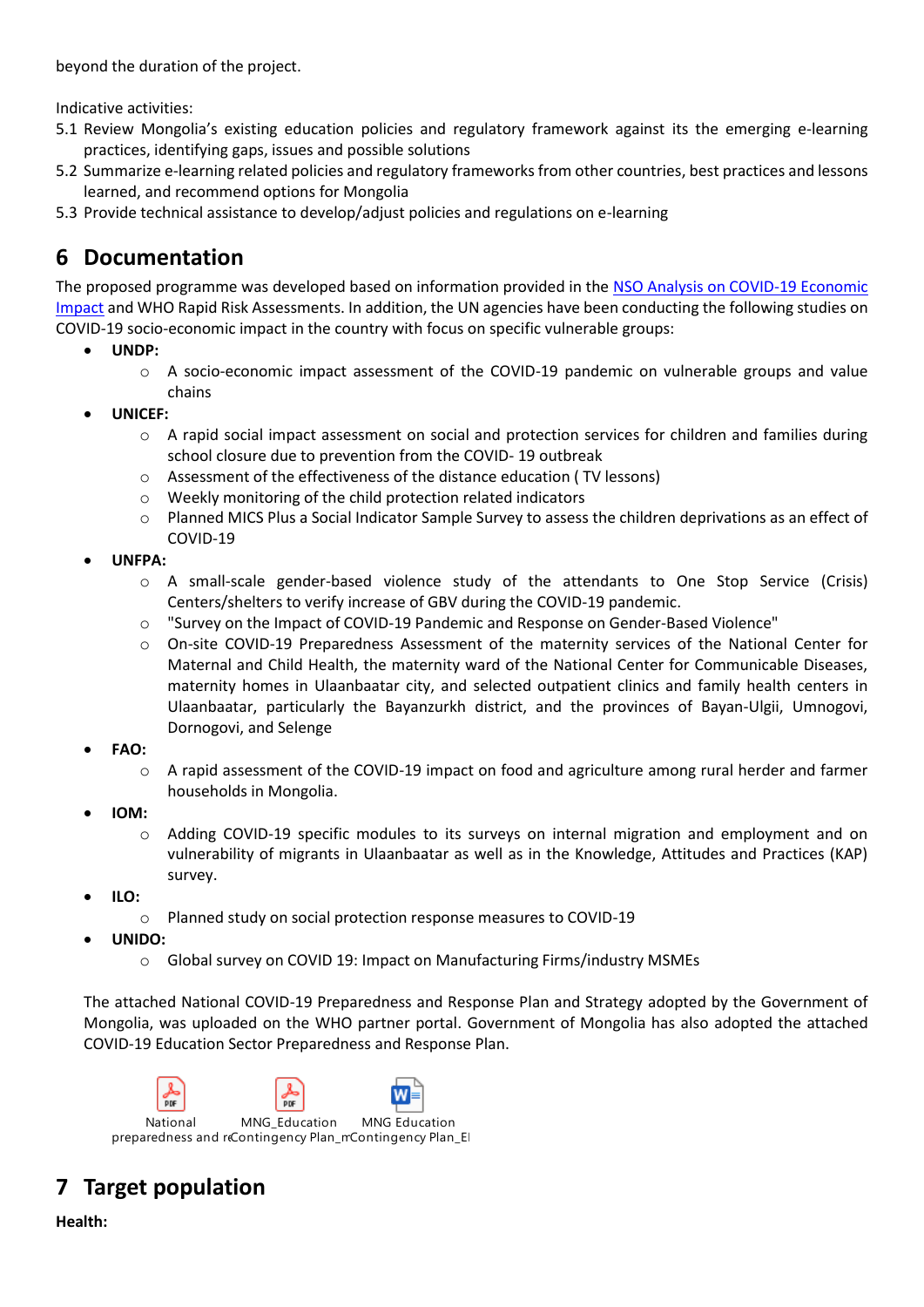Currently, COVID-19 diagnostics capacity to detect COVID-19 is in 17 provinces out of a total of 21 provinces. To increase testing capacity at local level a further 4 GeneXpert® machines are needed in the remaining 4 provinces. By increasing testing capacity for these provinces, 105,803 residents, out of which more than 50,000 residents are women, will immediately benefit from better access to testing and obtaining diagnosis in shorter timeframe.

In Mongolia, total of 7583 laboratory tests were made as of 24 April 2020 and currently, 3603 people are discharged, and 1265 people are under observation. The first responders and frontline healthcare and other non-health sector workers are putting their lives on the line every day to help others to prevent from the disease. These of health care and non-health essential service workers on the front lines are the target group to be benefitted from the PPE supply

| <b>Education:</b> |
|-------------------|
|-------------------|

|                                     | Number of boys and girls |
|-------------------------------------|--------------------------|
| Public kindergarten (3-5 years old) | Total -205,045           |
|                                     | Girls - 100,531          |
| Public primary education            | Total - 318, 649         |
|                                     | Girls - 155,609          |
| Public secondary education          | Total - 274,789          |
|                                     | Girls - 141,204          |
| Children from herder families       | 114,198                  |
|                                     | Girls -69,660            |
| Children with disabilities          | 7,129 Girls-2,948        |
| Ethnic children                     | Total - 23,821 children  |
|                                     | Girls - 11, 992 girls    |

### **8 Who will deliver this solution?**

WHO Mongolia will implement the health component of the project. WHO will deliver the proposed solutions as WHO Mongolia has capacities and experiences for procuring GeneXpert machines and testing kits TB programme in the past. Also, the WHO's pipeline for PPEs can be used for PPE procurement as well. These will be handed over to the Government of Mongolia immediately.

UNICEF Mongolia will coordinate the implementation of the education component of the project with gender equality lens, and will focus on supporting the very urgent needs for learning during the summer; development of high quality e-learning contents, methodologies and assessments for the school year 2020-2021; and developing systems and technology for e-learning. UNICEF Mongolia's ongoing education programme (2017 – 2021; USD 9.7 million) is covering a broad range of topics all relevant to the current proposal. In total, UNICEF Mongolia has 45 team members. Members that will be directly involved include: Education Specialist, ECD Officer, ECD consultant, Adolescents' Specialist, ICT Officer, Digital Communications Associate, HACT Senior Programme associate, budget officer, finance associate, M&E Officer, Programme Associate and the Operations Manager. The Deputy Representative will oversee the implementation on a day to day basis which will be led by the education specialist. The Representative will engage with Government and the private sector at the highest level to discuss and agree on strategic issues. UNICEF Mongolia will be supported by its technical experts from its regional office and headquarters.

UNESCO will mobilize international and national coalition of institutional partners to implement this e-learning initiative with gender equality dimension within the framework of the education sector medium term development Plan (ESMTDP) (2021-2030) to harness the potential of ICT to ensure equitable and inclusive lifelong learning opportunities for all. UNESCO will build capacity of MECSS and Universities in ICT in education policy and regulatory review and development. The support will build on-going work in ICTs Standards for teacher competencies, eeducation management and information system and promote integration of e-learning in education policy and regulatory framework will cover all levels (pre-primary-higher education) in Mongolia. The project will support the establishment and operationalization of the e-learning system, policy, regulations and /or specific guidelines will be developed, focusing on content development including methodologies and assessment and, e-learning systems. UNESCO and UN partners will work with MECSS and national institutional partners to establish coherent goals for ICT integration in education and then facilitates the formulation of appropriate policies and master plans with a gender mainstreaming lens to advance these goals and create enabling environments. The existing UNESCO ICT in education policy guidelines will guide the process of creating, planning and evaluating inter-sectoral or sector-wide ICT in education policies and programmes. UNESCO will draw on its internal expertise in ICT in Education in developing ICT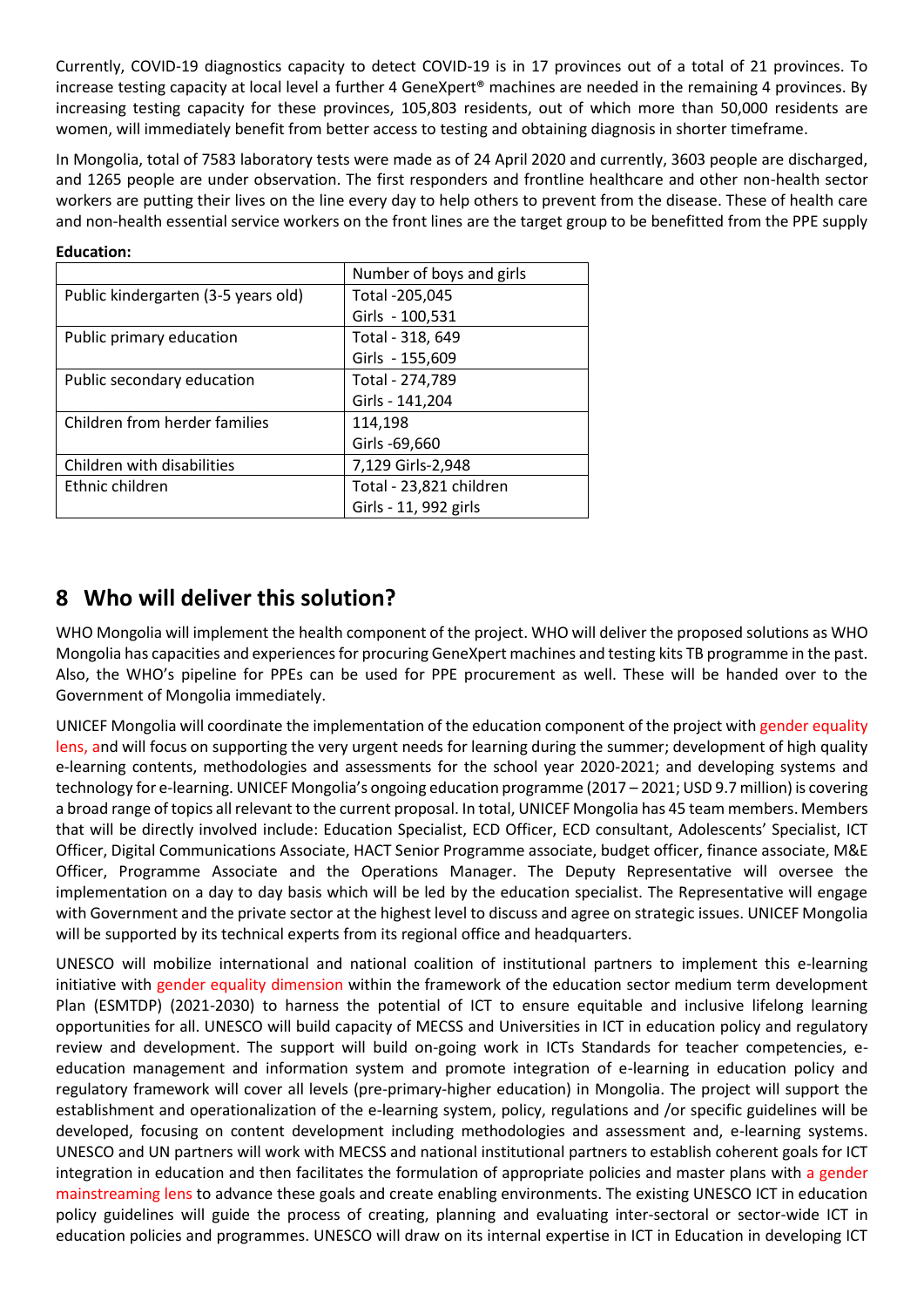in education policies and Master plan in its Member States. The implementation of the project will technical supported by UNESCO Beijing, ICT in Education Section in the UNESCO Regional Bureau in Bangkok, Mongolia National Commission for UNESCO and UNESCO HQ, will support project implementation in Mongolia. UNESCO Beijing has 38 team members. UNESCO Beijing team members to be directly involved include: Education Programme Specialist – who will be Team Lead, Health Education Officer, Education Programme Assistant, Education consultants, IT Support, Administrative Officer, Administrative associates. The Director will engage with government private sector and civil society counterparts, The Mongolian National Commission for UNESCO will be engaged, with its additional team, including Education specialists; as well as expert staff from UNESCO's International Institute for Education Policy, Education Sector at HQ in particular ICT for Education Division, and relevant staff from UNESCO's Category 2 Centers in Education.

UNFPA will support the Government of Mongolia to implement CSE through e-learning. UNFPA in Mongolia and UNESCO have jointly launched the International Technical Guidance on Sexuality Education (ITGSE) in Mongolian language, along with UNICEF, and WHO and the MECSS in 2019. The ITGSE was created to support government and relevant organizations to develop and implement school-based and out-of-school CSE programs. This launch of the ITGSE in Mongolian language further supported to widely promote CSE, spur action amongst key stakeholders, and strengthen and scale up the existing CSE programme in Mongolia, as well as informing a strategy on out of school CSE. The UNFPA in collaboration with its Implementing Partners such as MECSS and Institute of Professional Development of Teachers, relevant NGOs such as the associations of persons with disabilities will support the development of the health e-education curriculum. UNFPA Office of Mongolia has the capacity to deliver adolescents and youth programme (2017-2021: USD 9.3 million) that focuses health and comprehensive sexuality education in the country and employs 23 staff. UNFPA has been known as the technical data hub for CSE and health education programmes.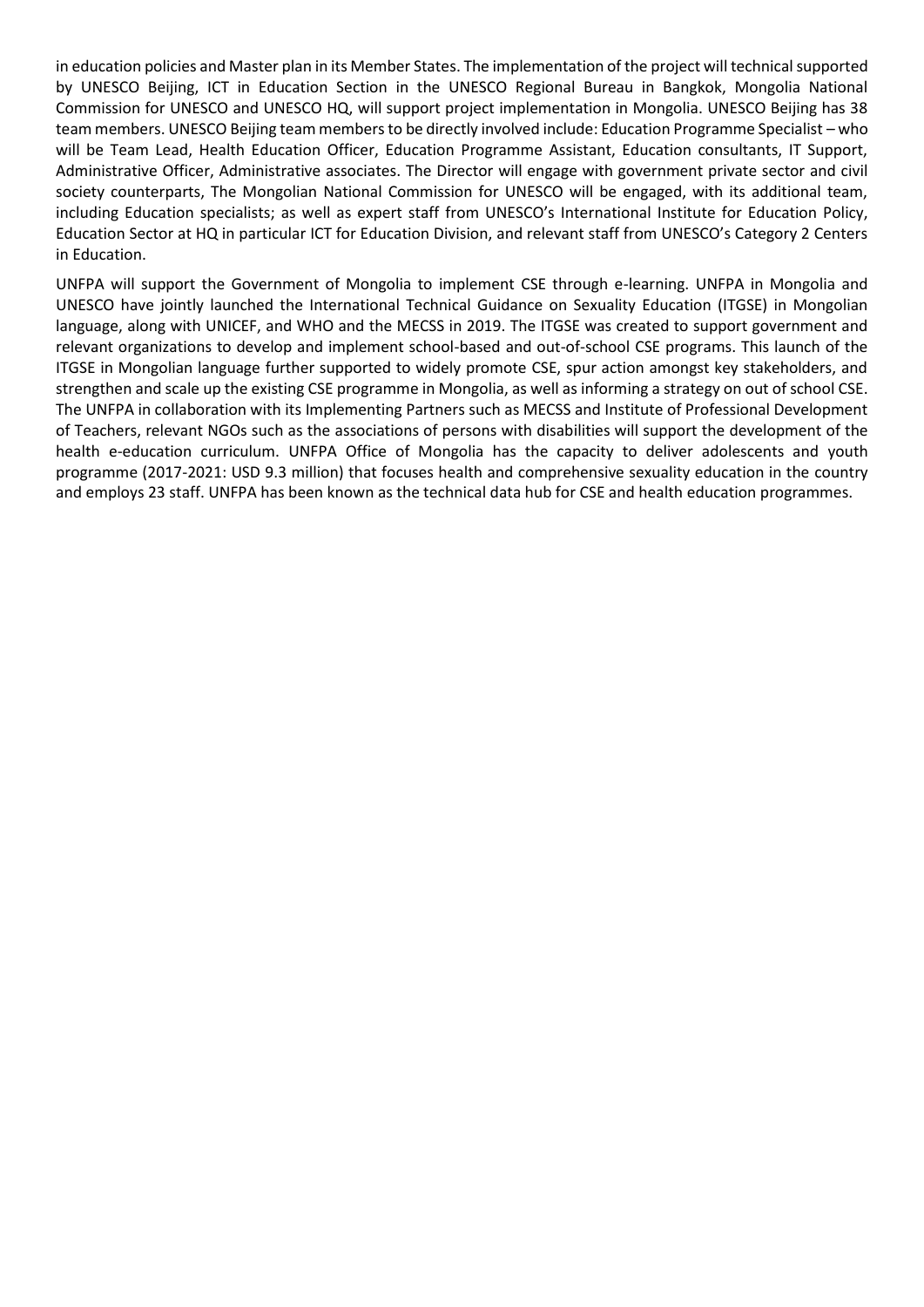# **Cover Page**

| <b>Contacts</b>                 | Resident Coordinator or Focal Point in his/her Office |               |                                |                                                                                                                                                                                 |  |  |
|---------------------------------|-------------------------------------------------------|---------------|--------------------------------|---------------------------------------------------------------------------------------------------------------------------------------------------------------------------------|--|--|
|                                 | Mr. Tapan Mishra<br>Name:                             |               |                                |                                                                                                                                                                                 |  |  |
|                                 | Email:<br>tapan.mishra@one.un.org                     |               |                                |                                                                                                                                                                                 |  |  |
|                                 | <b>Position:</b>                                      |               | <b>UN Resident Coordinator</b> |                                                                                                                                                                                 |  |  |
|                                 | Other Email: tapan.mishra@un.org                      |               |                                |                                                                                                                                                                                 |  |  |
|                                 | Telephone: +976 99114867                              |               |                                |                                                                                                                                                                                 |  |  |
|                                 | Skype:                                                | tapan.mishra  |                                |                                                                                                                                                                                 |  |  |
| <b>Description</b>              |                                                       |               |                                | The programme aims to support the Government of Mongolia in tackling COVID-19                                                                                                   |  |  |
|                                 |                                                       |               |                                | emergency by strengthening health system capacity to suppress community transmission                                                                                            |  |  |
|                                 |                                                       |               |                                | and improving provision of critical education services to children, adolescences, and youth.<br>It will contribute to implementation of COVID-19 Preparedness and Response Plan |  |  |
|                                 |                                                       |               |                                | focusing on the most vulnerable groups, such as children with disabilities, ethnic minorities                                                                                   |  |  |
|                                 | and people living in remote areas.                    |               |                                |                                                                                                                                                                                 |  |  |
| <b>Universal Markers</b>        |                                                       |               |                                | Gender Marker: (bold the selected; pls select one only)                                                                                                                         |  |  |
|                                 |                                                       |               |                                | a) Have gender equality and/or the empowerment of women and girls as the primary or                                                                                             |  |  |
|                                 | principal objective.                                  |               |                                |                                                                                                                                                                                 |  |  |
|                                 |                                                       |               |                                | b) Make a significant contribution to gender equality and/or the empowerment of                                                                                                 |  |  |
|                                 | women and girls;                                      |               |                                |                                                                                                                                                                                 |  |  |
|                                 |                                                       |               |                                | c) Make a limited contribution or no contribution to gender equality and/or the                                                                                                 |  |  |
|                                 | empowerment of women and girls.                       |               |                                |                                                                                                                                                                                 |  |  |
|                                 |                                                       |               |                                | Human Rights Based Approach to COVID19 Response (bold the selected): Yes/No                                                                                                     |  |  |
|                                 |                                                       |               |                                | Considered OHCHR guidance in proposal development UN OHCHR COVID19 Guidance                                                                                                     |  |  |
| <b>Fund Specific Markers</b>    | Fund Windows (bold the selected; pls select one only) |               |                                |                                                                                                                                                                                 |  |  |
|                                 |                                                       |               |                                | Window 1: Enable Governments and Communities to Tackle the Emergency                                                                                                            |  |  |
|                                 |                                                       |               |                                | Window 2: Reduce Social Impact and Promote Economic Response                                                                                                                    |  |  |
| <b>Geographical Scope</b>       | <b>Regions:</b>                                       |               |                                |                                                                                                                                                                                 |  |  |
|                                 | <b>Country: Mongolia</b>                              |               |                                |                                                                                                                                                                                 |  |  |
| <b>Recipient UN</b>             | WHO, UNICEF, UNESCO, UNFPA                            |               |                                |                                                                                                                                                                                 |  |  |
| Organizations                   |                                                       |               |                                |                                                                                                                                                                                 |  |  |
| Implementing<br><b>Partners</b> |                                                       |               |                                | MOH, MECSS, Universities, NGOs/CSOs (particularly those specialized in education for                                                                                            |  |  |
|                                 | children with disabilities)                           |               |                                |                                                                                                                                                                                 |  |  |
| <b>Programme and</b>            | <b>Budget</b>                                         | <b>Agency</b> | Amount                         | <b>Comments</b>                                                                                                                                                                 |  |  |
| <b>Project Cost</b>             | <b>Budget</b>                                         | <b>WHO</b>    | \$500,000                      | 100% for Output 1, out of which 10% will be used                                                                                                                                |  |  |
|                                 | <b>Requested</b>                                      |               |                                | for procurement of PPE/hygiene supplies and 90%                                                                                                                                 |  |  |
|                                 |                                                       |               |                                | for laboratory tests for 4 provinces                                                                                                                                            |  |  |
|                                 |                                                       | <b>UNICEF</b> | \$275,000                      | 36% for Output 3 (pre-primary and primary level e-                                                                                                                              |  |  |
|                                 |                                                       |               |                                | learning methodologies, content); and 64% for                                                                                                                                   |  |  |
|                                 |                                                       |               |                                | Output 4 (e-learning systems and technology)                                                                                                                                    |  |  |
|                                 |                                                       | <b>UNESCO</b> | \$125,000                      | 60% for Output 3 (secondary level e-learning                                                                                                                                    |  |  |
|                                 |                                                       |               |                                | methodologies, content) and 40% for Output 5 (e-                                                                                                                                |  |  |
|                                 |                                                       |               |                                | learning policy)                                                                                                                                                                |  |  |
|                                 |                                                       | <b>UNFPA</b>  | \$100,000                      | 50% for Output 2 (adjustment of existing                                                                                                                                        |  |  |
|                                 |                                                       |               |                                | programmes); and 50% for Output 3 (health                                                                                                                                       |  |  |
|                                 |                                                       |               |                                | education e-learning methodologies, content)                                                                                                                                    |  |  |
|                                 | In-kind                                               |               |                                |                                                                                                                                                                                 |  |  |
|                                 | <b>Contributions</b>                                  |               |                                |                                                                                                                                                                                 |  |  |
|                                 | <b>Total</b>                                          |               | \$1,000,000                    |                                                                                                                                                                                 |  |  |
| <b>Comments</b>                 |                                                       |               |                                |                                                                                                                                                                                 |  |  |
| <b>Programme Duration</b>       | <b>Start Date: May 2020</b>                           |               |                                |                                                                                                                                                                                 |  |  |
|                                 | Duration (In months): 6.5 months                      |               |                                |                                                                                                                                                                                 |  |  |
|                                 | End Date: 31 December 2020                            |               |                                |                                                                                                                                                                                 |  |  |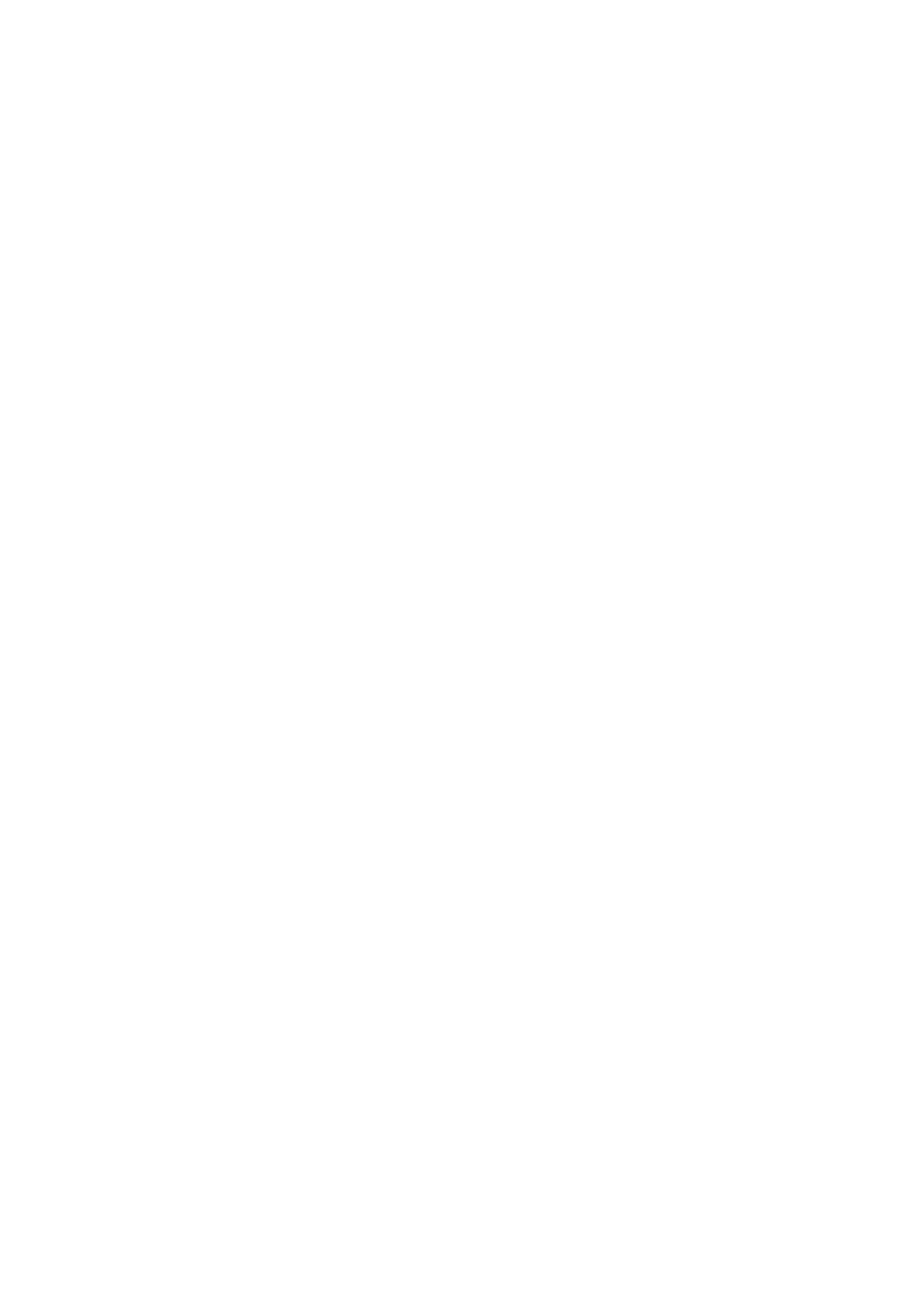## **Results Framework**

| <b>Window 1: Proposal</b><br><b>Outcome</b>          | <b>Outcome Total Budget</b><br><b>USD</b>                                                                                                                                                                                                                                                                                                                                                                                                                                                                                                                                                                                                                                            |                                            |                                                                                                   |                                    |                                      |  |  |
|------------------------------------------------------|--------------------------------------------------------------------------------------------------------------------------------------------------------------------------------------------------------------------------------------------------------------------------------------------------------------------------------------------------------------------------------------------------------------------------------------------------------------------------------------------------------------------------------------------------------------------------------------------------------------------------------------------------------------------------------------|--------------------------------------------|---------------------------------------------------------------------------------------------------|------------------------------------|--------------------------------------|--|--|
|                                                      | 1.1 Mongolia has strengthened its capacity to suppress transmission and maintain essential<br>services during the ongoing COVID-19 crisis                                                                                                                                                                                                                                                                                                                                                                                                                                                                                                                                            | 1,000,000 USD                              |                                                                                                   |                                    |                                      |  |  |
|                                                      |                                                                                                                                                                                                                                                                                                                                                                                                                                                                                                                                                                                                                                                                                      | <b>Baseline</b>                            | <b>Target</b>                                                                                     | <b>Means of</b><br>verification    | <b>Responsible Org and Budget</b>    |  |  |
| <b>Outcome Indicator</b><br>[Max 2500<br>characters] | 1.1a<br>Percentage of population and front-line<br>workers benefited from the supply of<br>emergency medical equipment, laboratory<br>tests and PPE, disaggregated by sex and age                                                                                                                                                                                                                                                                                                                                                                                                                                                                                                    | 17 provinces<br>out of 21 has<br>equipment | All provinces<br>will be<br>equipped by<br>the medical<br>equipment<br>and<br>laboratory<br>tests | MOH records                        | <b>WHO</b><br>500,000 USD            |  |  |
|                                                      | 1.1.b<br>Percentage of girls and boys from<br>disadvantaged groups benefitted from<br>immediate support to deliver current<br>educational programmes                                                                                                                                                                                                                                                                                                                                                                                                                                                                                                                                 | 0                                          | 70% girls-<br>37,608;<br>boys-34,715)                                                             | Education<br>department<br>records | UNICEF, UNFPA, UNESCO<br>500,000 USD |  |  |
| <b>Proposal Outputs</b>                              | 1.1.1: Immediate support for health preparedness, including personal protective equipment (PPE), emergency hygienic and laboratory testing<br>equipment and supplies<br>Budget: \$500,000 (or 50% of total project budget) will be used for procurement of PPE and hygiene supplies for frontline healthcare workers<br>(10% of output budget) and Gen Xpert testing laboratory equipment for 4 provinces. Value for money will be ensured during the procurement<br>process which will be implemented by WHO in compliance with its rules and regulations.                                                                                                                          |                                            |                                                                                                   |                                    |                                      |  |  |
|                                                      | 1.1.2: Immediate support for additional contents and distribution across the country using currently available methodologies and distribution<br>channels to be used during the summer.<br>Budget: \$50,000 (5% of total project budget) will be used for consultancy provided by UNFPA to produce additional content for priority topics<br>using existing methodologies. To ensure value for money, it is expected that UNICEF will allocate its core resources to adjust existing and<br>additional contents to make it (better) accessible to children with special needs and ethnic minorities, and to distribute offline (hardcopy)<br>contents to those without access to TV. |                                            |                                                                                                   |                                    |                                      |  |  |
|                                                      | 1.1.3: High quality methodologies, contents and assessments for e-learning for all children, including those with special needs, is in place<br>Budget: \$275,000 (or 22.5% of total budget) will be used for consultancy to develop e-learning methodologies, contents and assessment, train<br>content developers and teachers, and develop and disseminate offline learning contents for children with no access to e-learning for pre-                                                                                                                                                                                                                                           |                                            |                                                                                                   |                                    |                                      |  |  |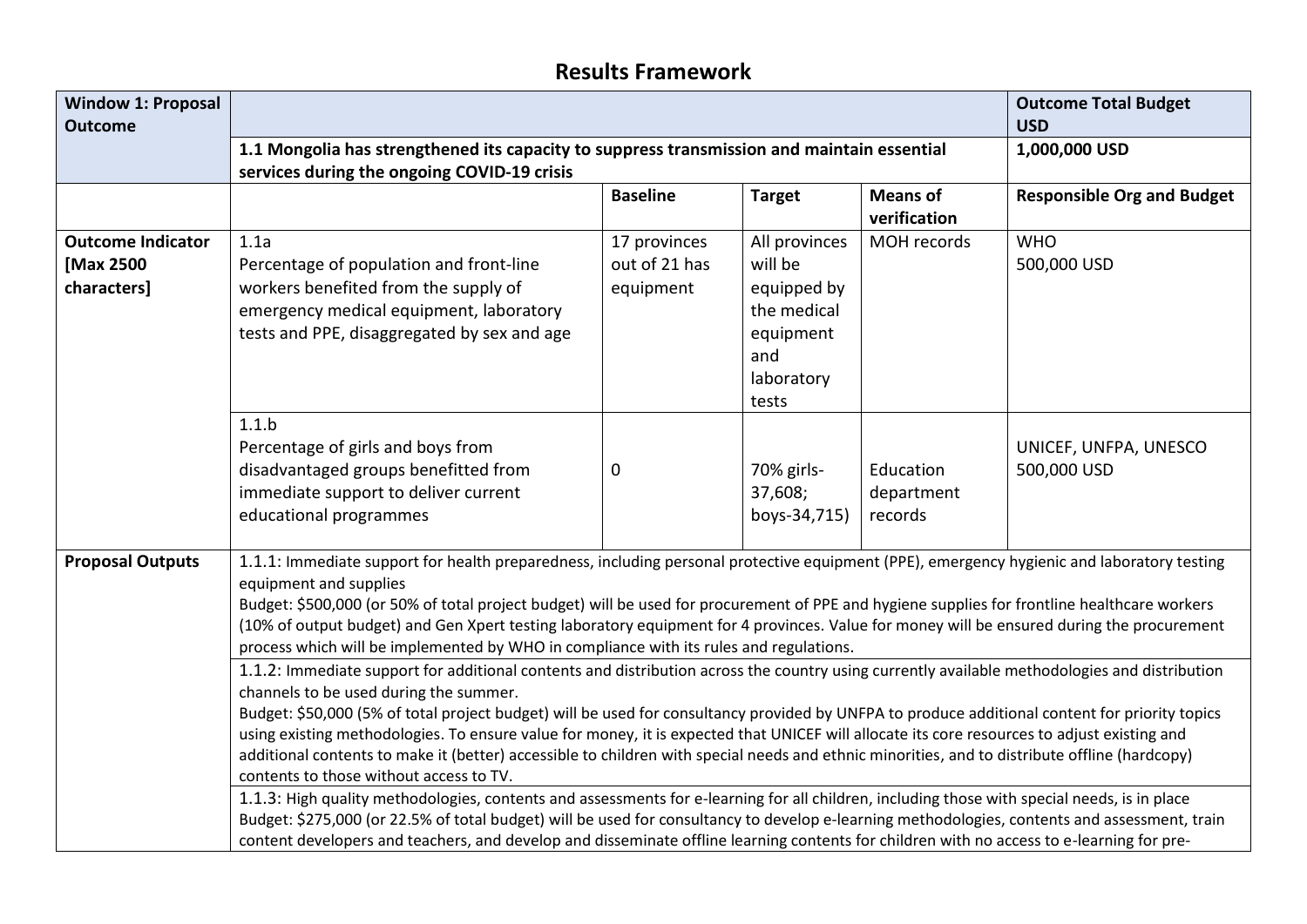|                                             | primary and primary (UNICEF), secondary (UNESCO) and health (UNFPA) education. UNICEF, UNESCO and UNFPA will use their technical<br>expertise, materials and methodologies in order to ensure value for money, and sustainability of results.                                                                                                                                                                                                                                                                    |     |            |             |                       |  |  |  |
|---------------------------------------------|------------------------------------------------------------------------------------------------------------------------------------------------------------------------------------------------------------------------------------------------------------------------------------------------------------------------------------------------------------------------------------------------------------------------------------------------------------------------------------------------------------------|-----|------------|-------------|-----------------------|--|--|--|
|                                             | 1.1.4: Essential e-learning systems and technologies are supporting the delivery and access to the core-curriculum to all end-users<br>Budget: \$175,000 (or 17.5% of total budget) will be used for development of systems and platforms for e-learning. UNICEF plans to ensure private<br>sector engagement to leverage technologies and possibly financial resources.                                                                                                                                         |     |            |             |                       |  |  |  |
|                                             | 1.1.5 : The foundation for integration of E-learning in Mongolia's education policy and regulatory framework has been prepared<br>Budget: \$50,000 (or 5% of total budget) will be used for consultancy to provide policy advice for improvement of legislative and regulatory basis<br>for e-learning education. To ensure quality and value for money, UNESCO will use its technical expertise, tools and methodologies, and mobilize<br>knowledge and information resources from other countries experiences. |     |            |             |                       |  |  |  |
| <b>Proposal Output</b><br><b>Indicators</b> | 1.1.1<br>Number of designated laboratories with<br>COVID-19 diagnostic capacities established                                                                                                                                                                                                                                                                                                                                                                                                                    | 4   | 22         | MOH records | <b>WHO</b>            |  |  |  |
|                                             | 1.1.2<br>Educational materials available online                                                                                                                                                                                                                                                                                                                                                                                                                                                                  | No. | <b>Yes</b> | Website     | UNICEF, UNFPA, UNESCO |  |  |  |
|                                             | 1.1.3<br>Basic platform for e-learning in place                                                                                                                                                                                                                                                                                                                                                                                                                                                                  | No. | Yes        | Website     | <b>UNICEF</b>         |  |  |  |
|                                             | 1.1.4<br>Policy recommendations submitted to MECSS                                                                                                                                                                                                                                                                                                                                                                                                                                                               | No. | <b>Yes</b> | Report      | <b>UNESCO</b>         |  |  |  |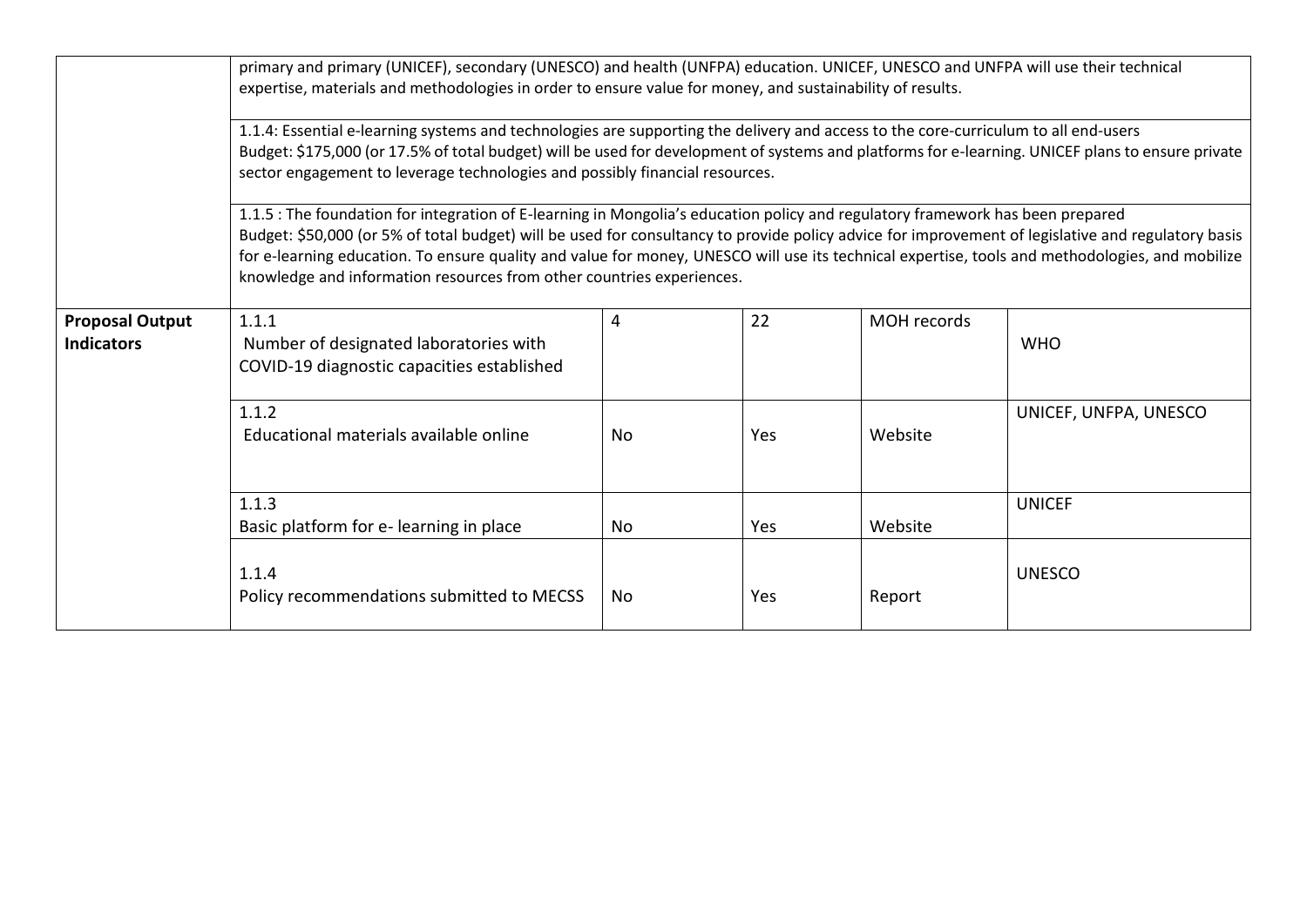# **SDG Targets and Indicators**

|                                                     | Sustainable Development Goals (SDGs) [select max 3 goals]                                                                                                                           |                                                                                                                                                                                                                                          |                                                                                                        |                                                 |  |  |  |  |
|-----------------------------------------------------|-------------------------------------------------------------------------------------------------------------------------------------------------------------------------------------|------------------------------------------------------------------------------------------------------------------------------------------------------------------------------------------------------------------------------------------|--------------------------------------------------------------------------------------------------------|-------------------------------------------------|--|--|--|--|
|                                                     | SDG 1 (No poverty)                                                                                                                                                                  |                                                                                                                                                                                                                                          |                                                                                                        | SDG 9 (Industry, Innovation and Infrastructure) |  |  |  |  |
|                                                     | SDG 2 (Zero hunger)                                                                                                                                                                 |                                                                                                                                                                                                                                          | $\boxtimes$                                                                                            | SDG 10 (Reduced Inequalities)                   |  |  |  |  |
| $\boxtimes$                                         | SDG 3 (Good health & well-being)                                                                                                                                                    |                                                                                                                                                                                                                                          |                                                                                                        | SDG 11 (Sustainable Cities & Communities)       |  |  |  |  |
| $\boxtimes$                                         | SDG 4 (Quality education)                                                                                                                                                           |                                                                                                                                                                                                                                          |                                                                                                        | SDG 12 (Responsible Consumption & Production)   |  |  |  |  |
| $\boxtimes$                                         | SDG 5 (Gender equality)                                                                                                                                                             |                                                                                                                                                                                                                                          |                                                                                                        | SDG 13 (Climate action)                         |  |  |  |  |
|                                                     | SDG 6 (Clean water and sanitation)                                                                                                                                                  |                                                                                                                                                                                                                                          |                                                                                                        | SDG 14 (Life below water)                       |  |  |  |  |
|                                                     | SDG 7 (Sustainable energy)                                                                                                                                                          |                                                                                                                                                                                                                                          |                                                                                                        | SDG 15 (Life on land)                           |  |  |  |  |
|                                                     | SDG 8 (Decent work & Economic Growth)                                                                                                                                               |                                                                                                                                                                                                                                          |                                                                                                        | SDG 16 (Peace, justice & strong institutions)   |  |  |  |  |
|                                                     | SDG 17 (Partnerships for the Goals)                                                                                                                                                 |                                                                                                                                                                                                                                          |                                                                                                        |                                                 |  |  |  |  |
|                                                     | <b>Relevant SDG Targets and Indicators</b>                                                                                                                                          |                                                                                                                                                                                                                                          |                                                                                                        |                                                 |  |  |  |  |
| <b>Indicator # and Description</b><br><b>Target</b> |                                                                                                                                                                                     |                                                                                                                                                                                                                                          |                                                                                                        | <b>Estimated %</b><br><b>Budget allocated</b>   |  |  |  |  |
|                                                     | 3.d Strengthen the capacity of all<br>countries, in particular developing<br>countries, for early warning, risk<br>reduction and management of national<br>and global health risks. | 3.d.1. IHR capacity and health emergency preparedness                                                                                                                                                                                    |                                                                                                        | 20                                              |  |  |  |  |
|                                                     | 4.1 By 2030, ensure that all girls and<br>boys complete free, equitable and<br>quality primary and secondary<br>education leading to relevant and<br>effective learning outcomes    | 4.1.1 Proportion of children and young people (a) in grades 2/3; (b) at the end of primary;<br>and (c) at the end of lower secondary achieving at least a minimum proficiency level in (i)<br>10<br>reading and (ii) mathematics, by sex |                                                                                                        |                                                 |  |  |  |  |
|                                                     | 4.2 By 2030, ensure that all girls and<br>boys have access to quality early<br>childhood development, care and pre-                                                                 | by sex                                                                                                                                                                                                                                   | 4.2.2 Participation rate in organized learning (one year before the official primary entry age),<br>20 |                                                 |  |  |  |  |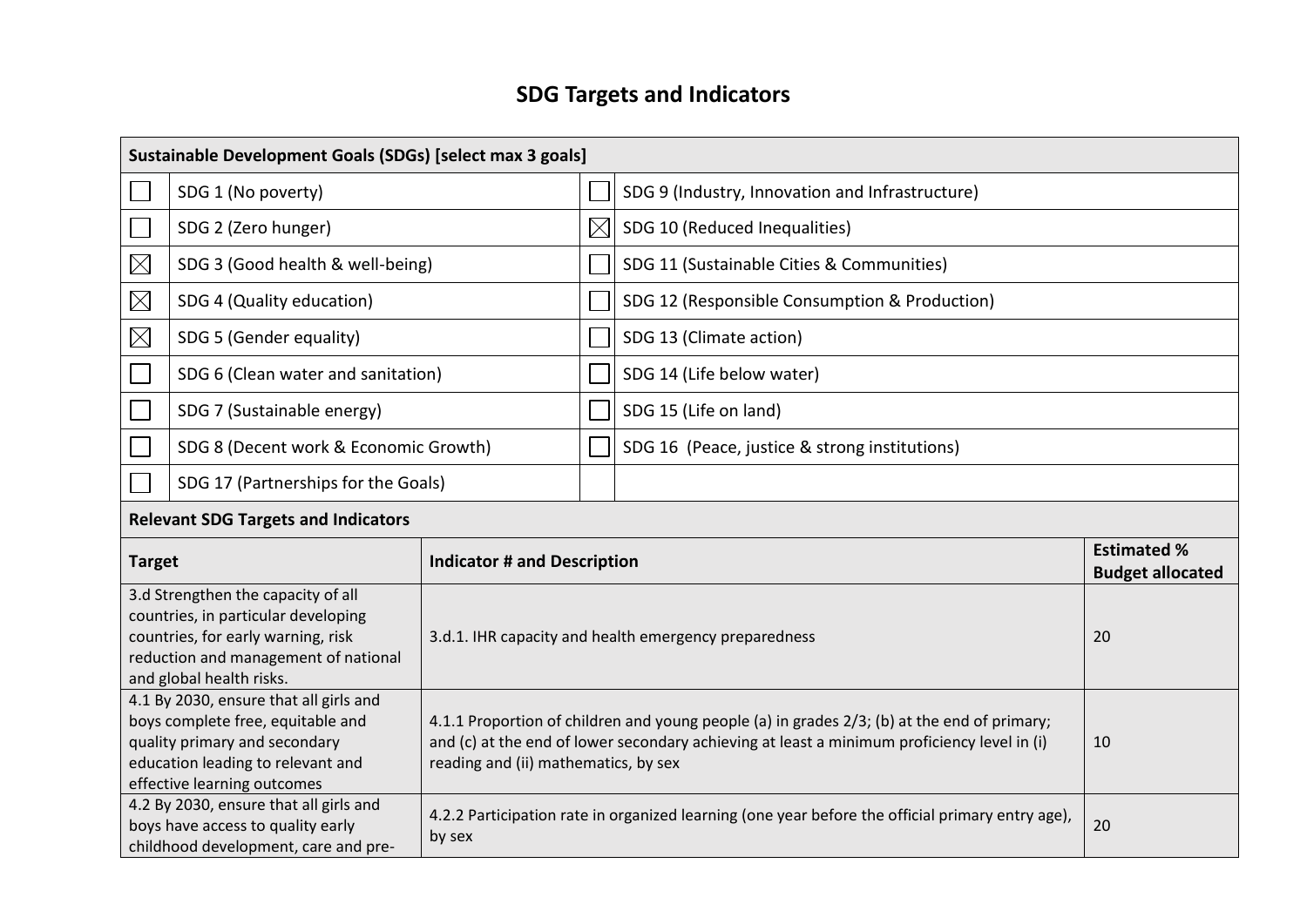| primary education so that they are<br>ready for primary education                                                                                                                                                                                                                                                          |                                                                                                                                                                                                                                                                                                                                                       |    |
|----------------------------------------------------------------------------------------------------------------------------------------------------------------------------------------------------------------------------------------------------------------------------------------------------------------------------|-------------------------------------------------------------------------------------------------------------------------------------------------------------------------------------------------------------------------------------------------------------------------------------------------------------------------------------------------------|----|
| 4.3 By 2030, ensure equal access for all<br>women and men to affordable and<br>quality technical, vocational and tertiary<br>education, including university                                                                                                                                                               | 4.3.1 Participation rate of youth and adults in formal and non-formal education and training<br>in the previous 12 months, by sex                                                                                                                                                                                                                     | 10 |
| 4.5By 2030, eliminate gender disparities<br>in education and ensure equal access to<br>all levels of education and vocational<br>training for the vulnerable, including<br>persons with disabilities, indigenous<br>peoples and children in vulnerable<br>situations                                                       | 4.5.1 Parity indices (female/male, rural/urban, bottom/top wealth quintile and others such<br>as disability status, indigenous peoples and conflict-affected, as data become available) for<br>all education indicators on this list that can be disaggregated                                                                                        | 10 |
| 5.6 Ensure universal access to sexual<br>and reproductive health and<br>reproductive rights as agreed in<br>accordance with the Programme of<br>Action of the International Conference<br>on Population and Development and the<br>Beijing Platform for Action and the<br>outcome documents of their review<br>conferences | 5.6.2 Number of countries with laws and regulations that guarantee full and equal access to<br>women and men aged 15 years and older to sexual and reproductive health care,<br>information and education<br>5.b ehance the use of enabling technology in particular information and communication<br>technology to promote the empowerment of women. | 10 |
| 10.2 By 2030, empower and promote<br>the social, economic and political<br>inclusion of all, irrespective of age, sex,<br>disability, race, ethnicity, origin, religion<br>or economic or other status                                                                                                                     | 10.2.1 Proportion of people living below 50 per cent of median income, by sex, age and<br>persons with disabilities                                                                                                                                                                                                                                   | 20 |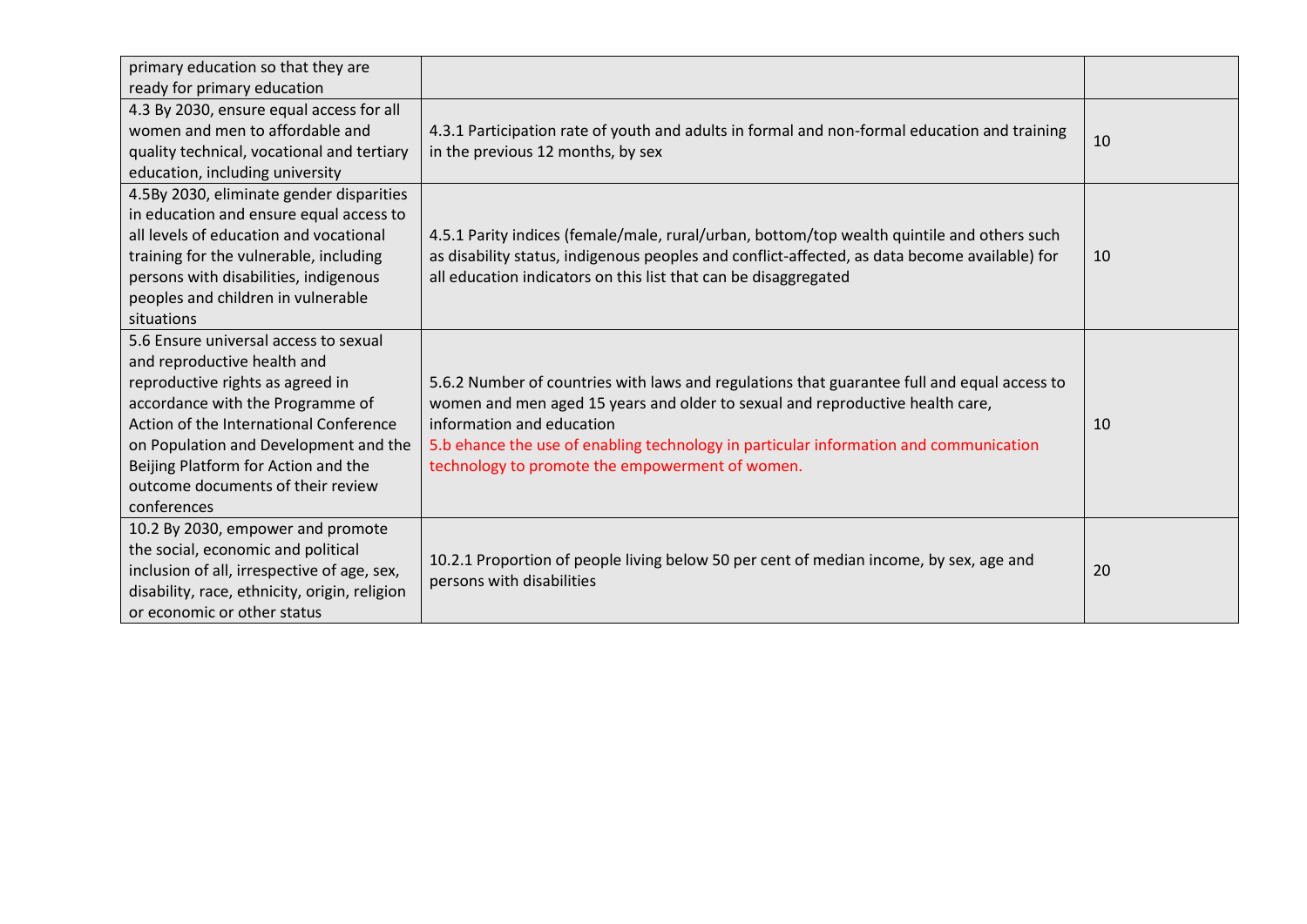# **Risk**

| <b>Event</b>          | <b>Categories</b>                                                                                                                                                                                                   | Level                                         | Likelihood                                                                                                                   | Impact                                                                              | <b>Mitigating Measures</b>                                                                                                                                                                                                                                                                                                                                                          | <b>Risk Owner</b> |
|-----------------------|---------------------------------------------------------------------------------------------------------------------------------------------------------------------------------------------------------------------|-----------------------------------------------|------------------------------------------------------------------------------------------------------------------------------|-------------------------------------------------------------------------------------|-------------------------------------------------------------------------------------------------------------------------------------------------------------------------------------------------------------------------------------------------------------------------------------------------------------------------------------------------------------------------------------|-------------------|
|                       | Financial<br>Operational<br>Organizational<br>Political (regulatory<br>and/or strategic)                                                                                                                            | 3 - Very High<br>2 - Medium High<br>$1 - Low$ | $6$ – Expected<br>5 - Highly Likely<br>4 - Likely<br>3-Moderate<br>2 - Low Likelihood<br>1- Not Likely<br>0 - Not Applicable | $5 -$ Extreme<br>$4 -$ Major<br>3-Moderate<br>$2 -$ Minor<br>$1 -$<br>Insignificant | (List the specific mitigation measures)                                                                                                                                                                                                                                                                                                                                             |                   |
| Risk1<br>Description  | Operational: the<br>country is at very<br>high risk of a COVID<br>outbreak. Any time<br>the government may<br>decide that all offices<br>must be closed. This<br>could cause serious<br>delays in<br>implementation | 3                                             | 5                                                                                                                            | 4                                                                                   | Agree with all key partners ASAP on a<br>detailed workplan<br>At the start of the project, discuss and agree<br>on how to continue to implement the project<br>if an outbreak does occur.<br>Ensure all agencies have their Business<br>Continuity Plans up to date.                                                                                                                | All agencies      |
| Risk 2<br>Description | Political : elections<br>are planned for June.<br>Depending on the<br>outcome this could<br>result in a significant<br>change in views on e-<br>learning                                                            | $\overline{2}$                                | 3                                                                                                                            | 3                                                                                   | Ensure strong government ownership at<br>technical level during the inception phase<br>(which happens before and after the<br>elections) so that the new leadership would<br>be positively informed by the technical staff.<br>Meet with the newly appointed Minister of<br>MECSS shortly after his/her appointment to<br>brief him/her and seek his/her support and<br>engagement. | All agencies      |
| Risk 3<br>Description | Operational:<br>procurement and<br>delivery of medical<br>supplies can be<br>seriously delayed to<br>global demand                                                                                                  | $\mathfrak{Z}$                                | 4                                                                                                                            | 5                                                                                   | WHO will very closely monitor the situation<br>and make early interventions aiming to to<br>reduce this risks and ensuring timely delivery.                                                                                                                                                                                                                                         | <b>WHO</b>        |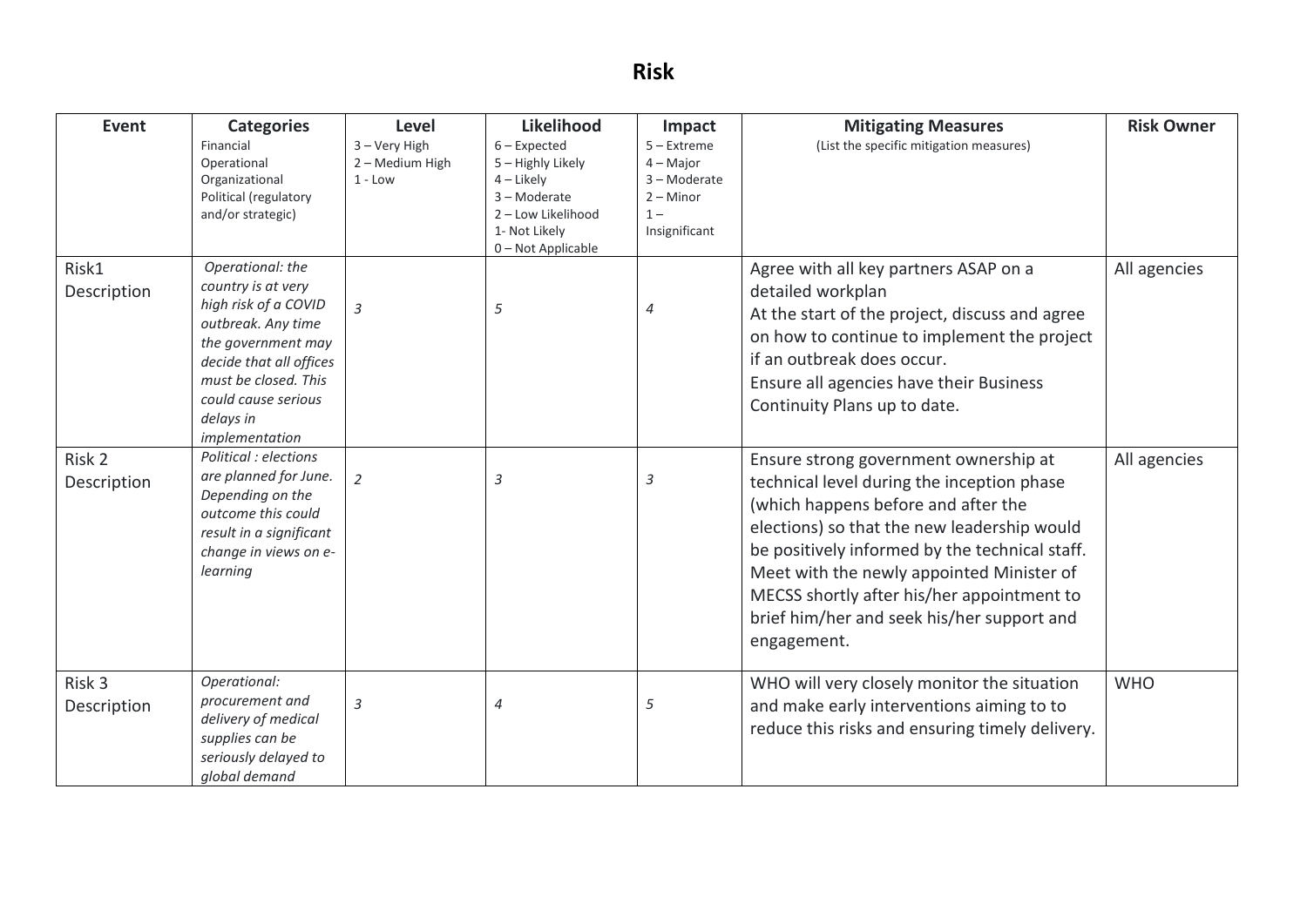## **Budget by UNDG Categories**

| <b>Budget Lines</b>                                          | <b>Fiscal</b><br>Year | <b>Description</b> | <b>WHO</b> | <b>UNICEF</b> | <b>UNESCO</b> | <b>UNFPA</b> | <b>Total</b> |
|--------------------------------------------------------------|-----------------------|--------------------|------------|---------------|---------------|--------------|--------------|
|                                                              |                       | [OPTIONAL]         | <b>USD</b> | <b>USD</b>    | <b>USD</b>    | <b>USD</b>   | <b>USD</b>   |
| 1. Staff and other personnel                                 | 2020                  |                    |            | 10,000        |               | 10,000       | 20,000       |
| 2. Supplies, Commodities,<br><b>Materials</b>                | 2020                  |                    | 46,730     |               | 1,822         |              | 48,552       |
| 3. Equipment, Vehicles, and<br>Furniture, incl. Depreciation | 2020                  |                    | 420,560    |               |               | 44,000       | 464,560      |
| 4. Contractual services                                      | 2020                  |                    |            | 161,259       | 110,000       | 20,000       | 291,259      |
| 5. Travel                                                    | 2020                  |                    |            |               | 5,000         | 1,000        | 6,000        |
| 6. Transfers and Grants to<br>Counterparts                   | 2020                  |                    |            | 85,750        |               | 16,258       | 102,008      |
| 7. General Operating and other<br>Direct Costs               | 2020                  |                    |            |               |               | 2,200        | 2,200        |
| <b>Sub Total Programme Costs</b>                             |                       |                    | 467,290    | 257,009       | 116,822       | 93,458       | 934,579      |
| 8. Indirect Support Costs * 7%                               |                       |                    | 32,710     | 17,991        | 8,178         | 6,542        | 65,421       |
| Total                                                        |                       |                    | 500,000    | 275,000       | 125,000       | 100,000      | 1,000,000    |

*\* The rate shall not exceed 7% of the total of categories 1-7, as specified in the COVID-19 Response MOU and should follow the rules and guidelines of each recipient organization. Note that Agency-incurred direct project implementation costs should be charged to the relevant budget line, in line with UNSDG guidance.*